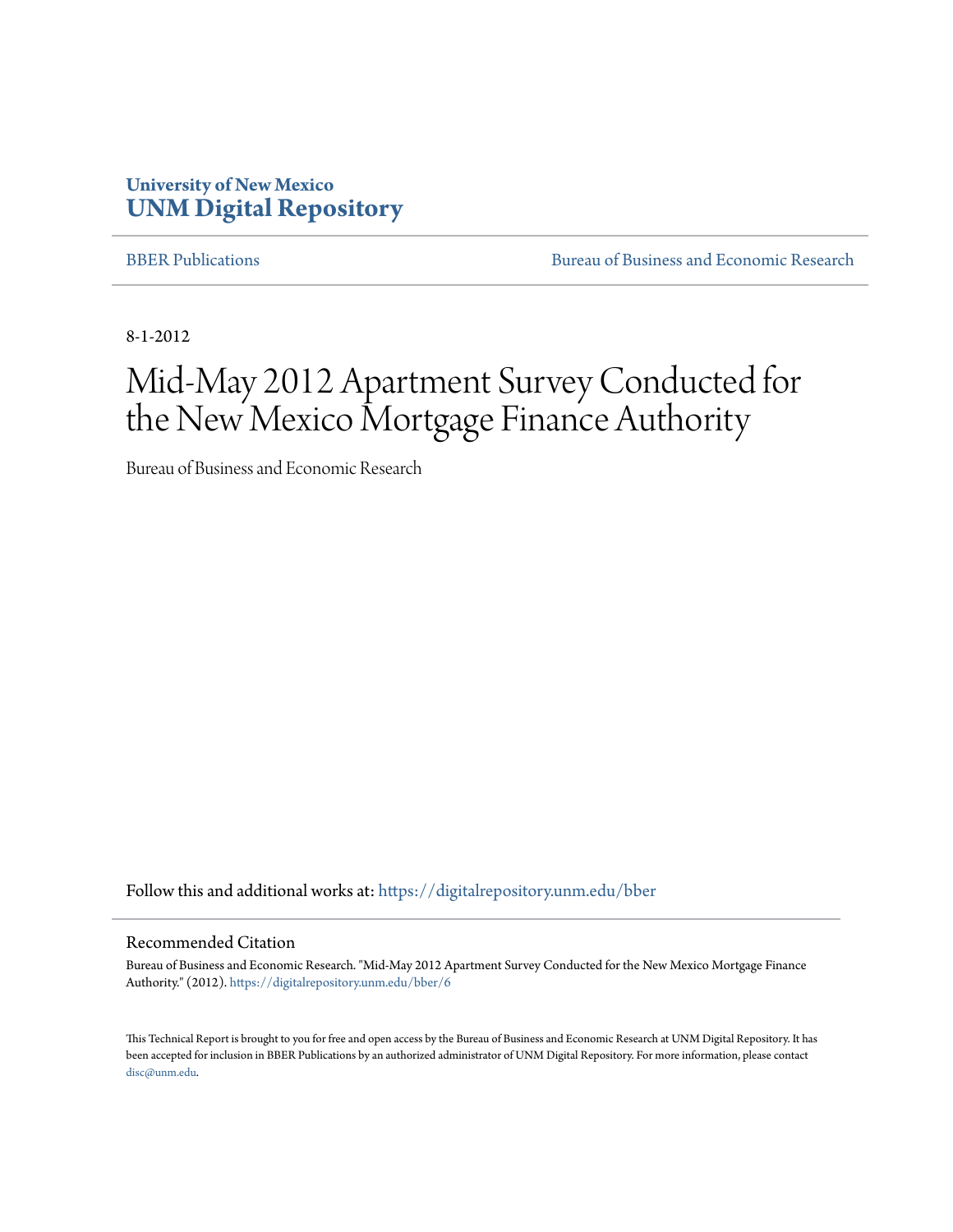

University of New Mexico Bureau of Business and Economic Research

# MID-MAY 2012 APARTMENT SURVEY

# CONDUCTED FOR

# THE NEW MEXICO MORTGAGE FINANCE AUTHORITY

AUGUST 2012

BY THE UNIVERSITY OF NEW MEXICO BUREAU OF BUSINESS AND ECONOMIC RESEARCH

303 Girard Blvd. NE MSC06 3510 / Oñate Hall Albuquerque, New Mexico 87131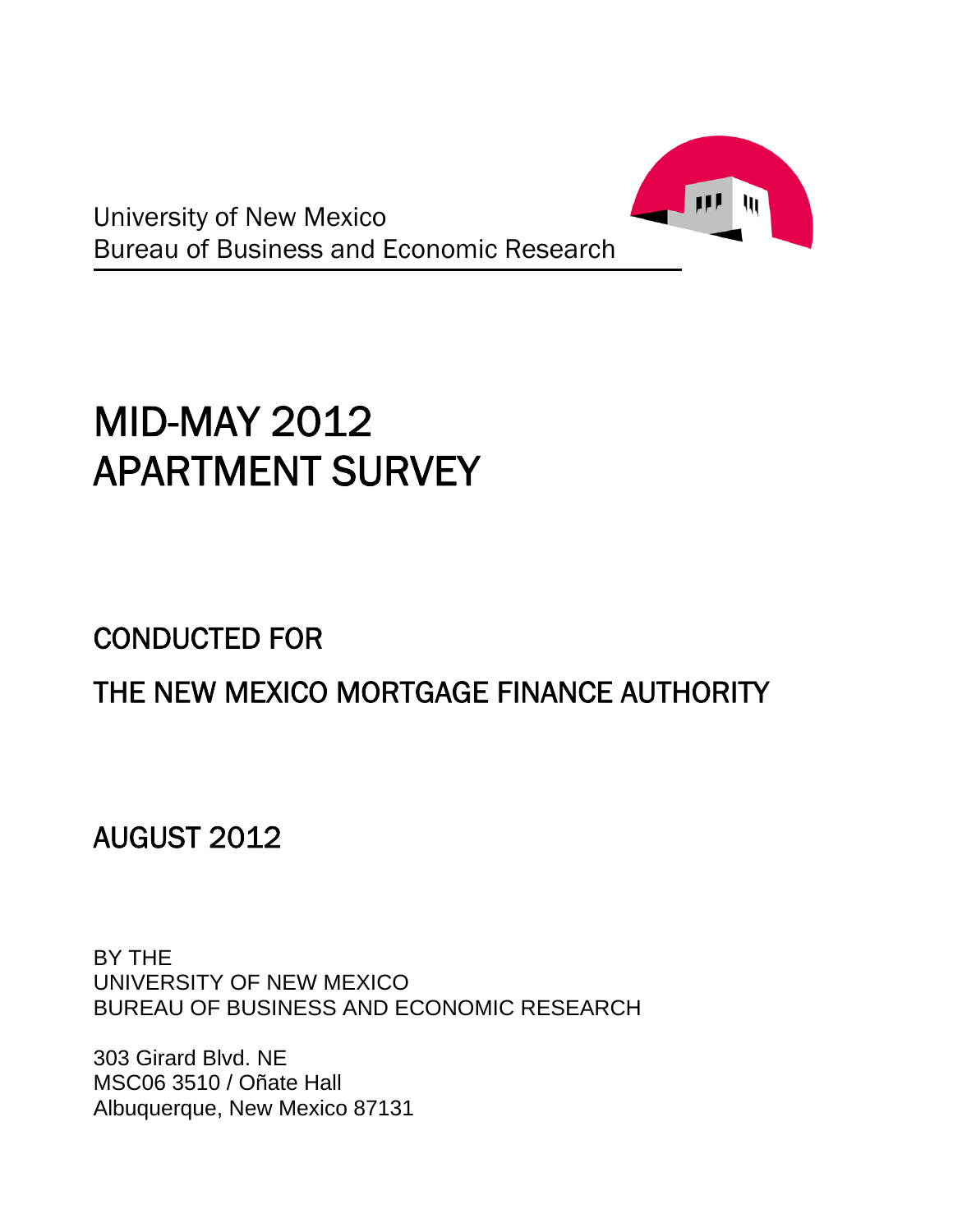### **Table of Contents**

| <b>Table of Contents</b>                                                                                                                                                            |      |
|-------------------------------------------------------------------------------------------------------------------------------------------------------------------------------------|------|
|                                                                                                                                                                                     | Page |
|                                                                                                                                                                                     |      |
|                                                                                                                                                                                     |      |
|                                                                                                                                                                                     |      |
|                                                                                                                                                                                     |      |
|                                                                                                                                                                                     |      |
| Figure 3: No. of Properties by Overall Weighted Avg. Vacancy Rate, NM Study Area 6                                                                                                  |      |
| Figure 4: Weighted Average Vacancy Rates by Type of Apartment, NM Study Area 7                                                                                                      |      |
| Figure 5: No. of Properties by Overall Weighted Average Rent, NM Study Area7                                                                                                        |      |
| Figure 6: Weighted Average Monthly Rents by Type of Apartment, NM Study Area 7                                                                                                      |      |
| Figure 7: Overall Weighted Average Vacancy Rates, NM Counties and County Clusters 8                                                                                                 |      |
| Figure 8: Overall Weighted Average Monthly Rents, NM Counties and County Clusters                                                                                                   |      |
| Table1: Count of Apartment Properties, Year Property Built and Number of Units by Type,                                                                                             |      |
| Table 2: Count of Apartment Properties, Number of Units by Type, Number of Vacant Units by Type                                                                                     |      |
| and Weighted Average Vacancy Rates by Type, NM Counties and County Clusters 10<br>Table 3: Count of Apartment Properties, Year Property Built, Number of Units by Type and Weighted |      |
| Appendix:                                                                                                                                                                           |      |
|                                                                                                                                                                                     |      |
|                                                                                                                                                                                     |      |
|                                                                                                                                                                                     |      |
|                                                                                                                                                                                     |      |
|                                                                                                                                                                                     |      |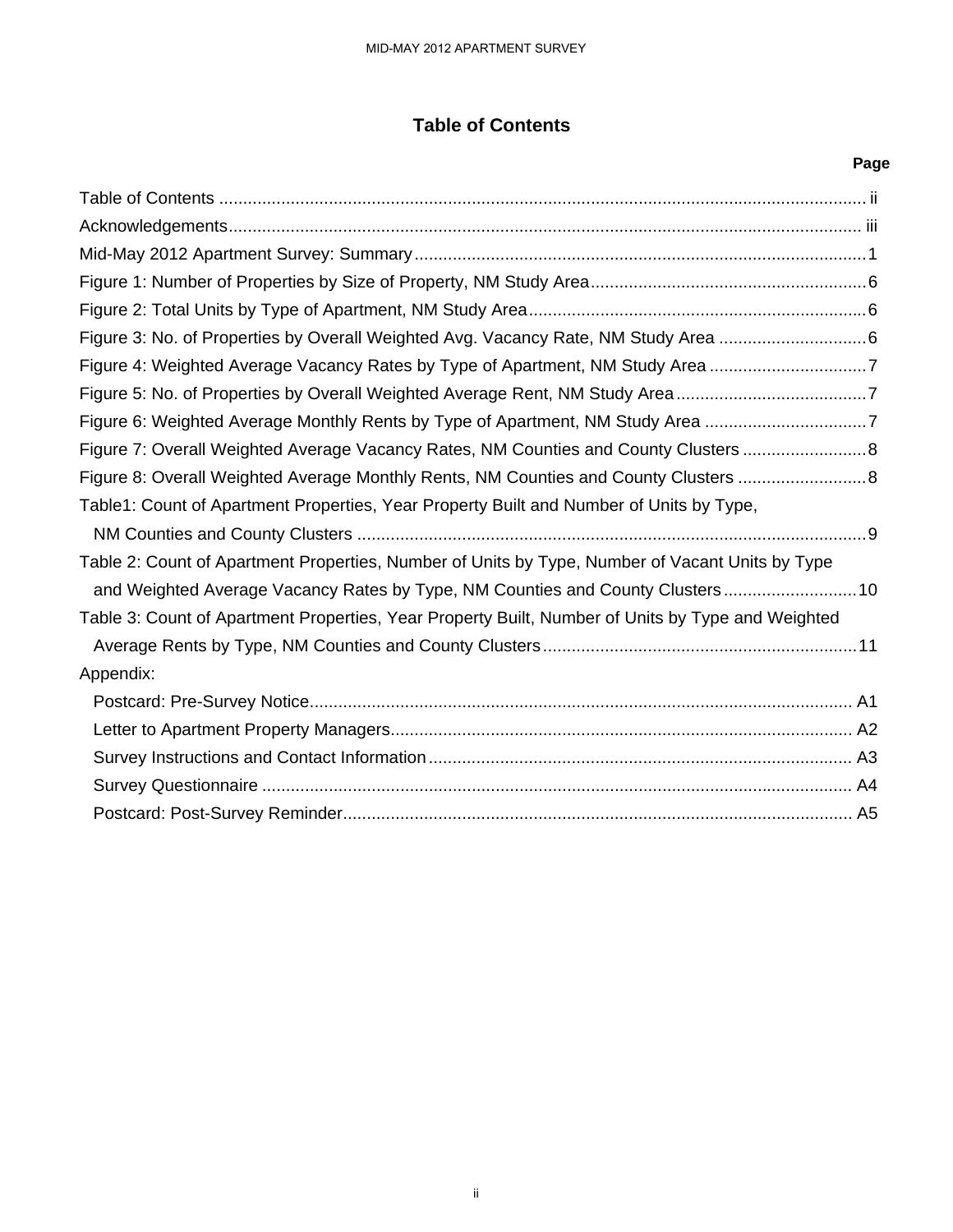#### **ACKNOWLEDGEMENTS**

There are many people who have helped with this project. Kevin Kargacin, Daren Ruiz, Karma Shore and Erin Coffey were the primary BBER staff working on this report. Our administrator, Gail Mercer, kept the administrative chores in order.

This report could not have been compiled without the cooperation of each property manager/owner who participated. We appreciate the time they took from their busy schedules to complete and return the survey forms to our office. We hope the tabulations in this report will be helpful to them. MID-MAY 2012 APARTMENT SURVEY<br> **ACKNOWLEDGEMENT**<br>
belped with this project. If<br>
inimary BBER staff working<br>
ve chores in order.<br>
We appreciate the time that<br>
forms to our office. We h<br>
our appreciation to the New<br>
our appr

Finally, we would like to express our appreciation to the New Mexico Mortgage Finance Authority for providing the financial support to conduct this survey. Special thanks go out to Debbie Davis at MFA for all her guidance and support throughout this effort.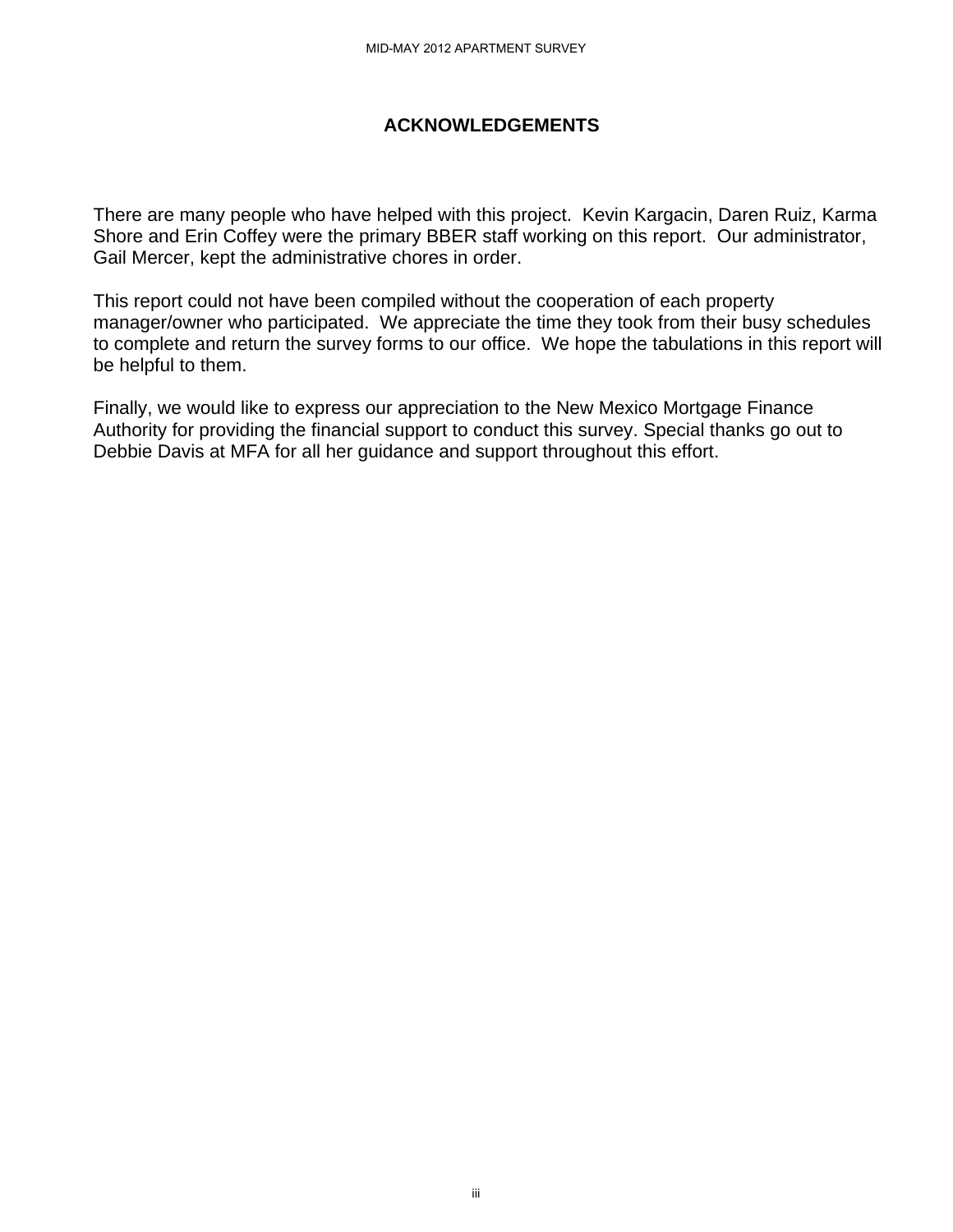### **Mid-May 2012 Apartment Survey: Summary**

The Bureau of Business and Economic Research (BBER) at the University of New Mexico conducted a survey of apartment properties in communities across the State for the New Mexico Mortgage Finance Authority (MFA). The survey was undertaken in May 2012, with nonresponse follow-up extending into late July. Vacancy and rent data for mid-May, along with the year the structure was built, were requested for apartment complexes with five or more units. The goal was to provide MFA with current market information to enhance the organization's databases. This is part of a continuing BBER effort on behalf of MFA and was the fourth survey in as many years.

#### **Methodology**

The survey focused on areas in New Mexico that were outside of Albuquerque, Rio Rancho and Santa Fe. The Albuquerque-area and Santa Fe markets are covered extensively by CB Richard Ellis (CBRE) apartment surveys (the latest for May 2012) and there was no desire to duplicate CBRE's efforts. Dona Ana was the largest single county covered by the BBER survey, with an estimated population of 213,598 as of July 1, 2011.

BBER first created an apartment property contact list from a variety of sources. The primary source was the lists of respondents from the previous mid-May surveys. This list was supplemented with the Apartment Association of New Mexico's *Primary Membership Roster*, *dexknows Local Search* online, Google, internal databases from MFA, and others.

The questionnaire for this survey was the same as the one that was used for the three previous surveys. Prior to finalizing the first questionnaire design in 2009, BBER solicited input from several individuals familiar with apartment markets.

There was a focus on brevity to ensure the best possible response rate. Respondents were asked to provide only key data items for each property. These included the total number of units, the number of vacant (physically empty) units, and the average asking rents, all according to five types of apartments. These types of apartments are efficiencies, 1-bedroom, 2-bedroom, 3-bedroom, and 4-or-more-bedrooms. No distinction was made in the questionnaire with respect to floor plans (e.g., one or two baths) or amenities, and respondents were not asked to delineate rentals that included utilities from those that did not. Properties with rates based on market rents were included along with income-limited properties. However, income-limited properties receiving lump-sum subsidies that could not be allocated to individual units were not included in rent calculations. Respondents were also asked to write-in the year the property was first built. Response was relatively poor for this item but if respondents had provided the year-built information in a prior survey, though not on the 2012 questionnaire, the earlier information was inserted.

Space was provided for updated contact information and the complete property address. Lastly, the questionnaire contained an assurance that only aggregated data would be published and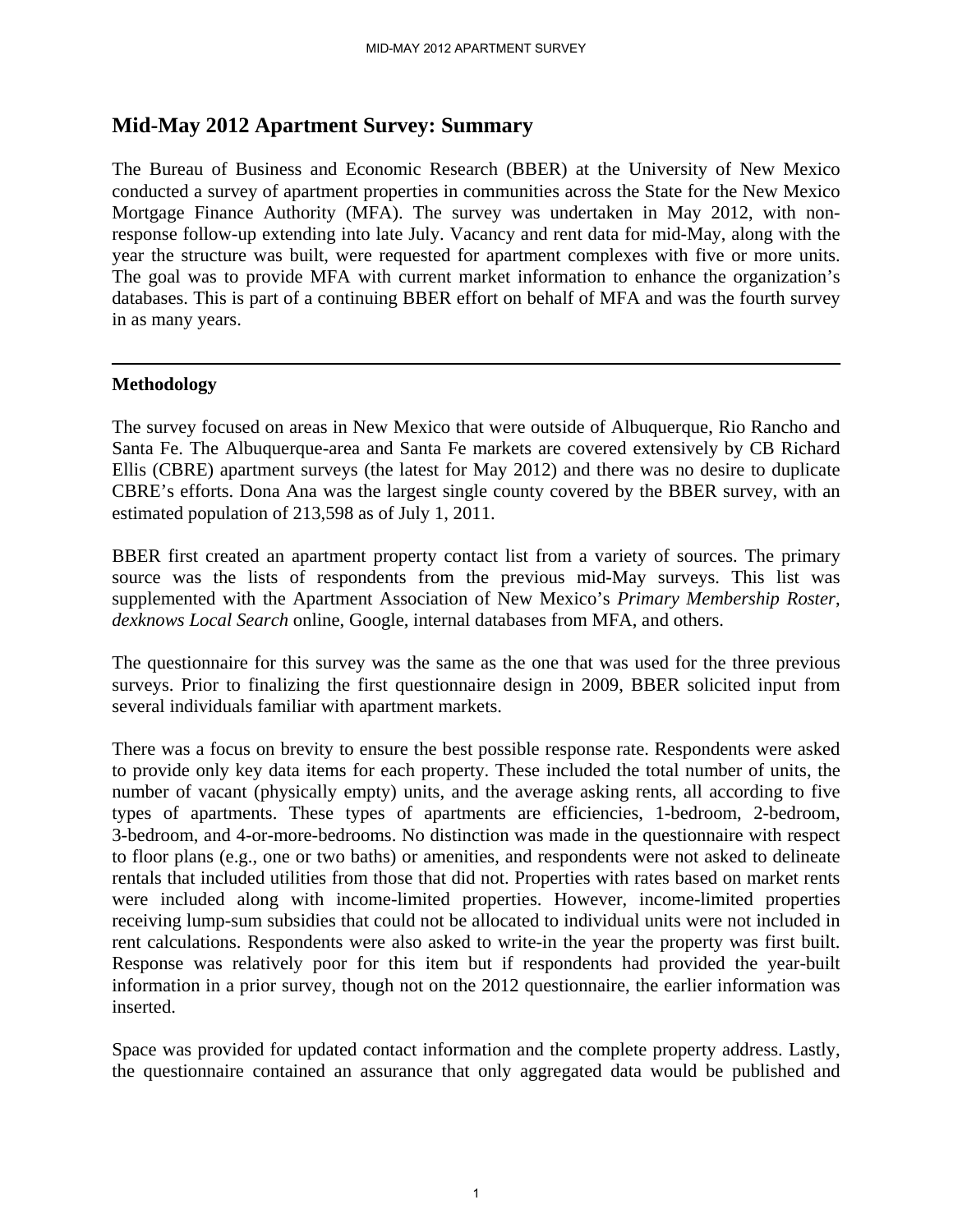information about individual properties would remain confidential. Several steps were taken to apply both primary and complementary disclosure-avoidance criteria to the results.

During the course of the survey process, pre-survey notification and post-survey reminder cards were sent to the contacts on the mailing list in addition to the questionnaire and accompanying cover letter and instructions. See the final mail-out questionnaire and related materials in the appendix.

Although the bulk of the survey was conducted as a standard U.S. Postal Service mail out, alternative electronic versions of the questionnaire and notification/reminder cards were also created. The electronic materials were primarily used for larger management companies or as requested by respondents.

The pre-survey notification material was sent in the first week of May, followed by the questionnaire in the second week. Information was requested for mid-May and a deadline was set for the end of the month. The reminder cards were sent at the end of May to every property on the list. If the manager had already responded, this served as a thank you card. Non-response follow-up via phone calls, e-mails and FAX, began in early June and continued into late July.

Properties that had submitted responses for previous surveys, but not for the 2012 questionnaire, were the focus of intense follow-up efforts. Attempts were made to contact all these nonrespondents at least once. Other non-respondents where BBER had identified alternative means of contact (e.g., phone numbers in addition to mailing addresses) were also contacted. Once contacted, if the non-respondents expressed an interest in completing the questionnaire, BBER continued the follow-up process. As a final effort to increase the number of responses, BBER targeted properties in communities that continued to have low response rates near the end of the follow-up activities.

#### **Findings**

The questionnaires (postal mail and e-mail) were sent to all known contacts for properties in the study area. These contacts included both on-site managers and management companies, as appropriate. In several cases, unknown to BBER, multiple contacts covered the same property. Over the course of the data collection process, it was also discovered that a few contacts were not appropriate for this survey for various reasons. For example, the contact may only lease commercial properties that do not include apartments or the contact may only lease apartment properties that have less than five units. Efforts will be made to exclude inappropriate contacts from future surveys.

In all, there were a total of 408 contacts on the e-mail and postal mailing lists for the May 2012 questionnaire. BBER received final unduplicated responses via the initial mail back (postal and e-mail) and through follow-up activities from 147 contacts, covering 325 properties. This was up from responses for 312 properties in 2011.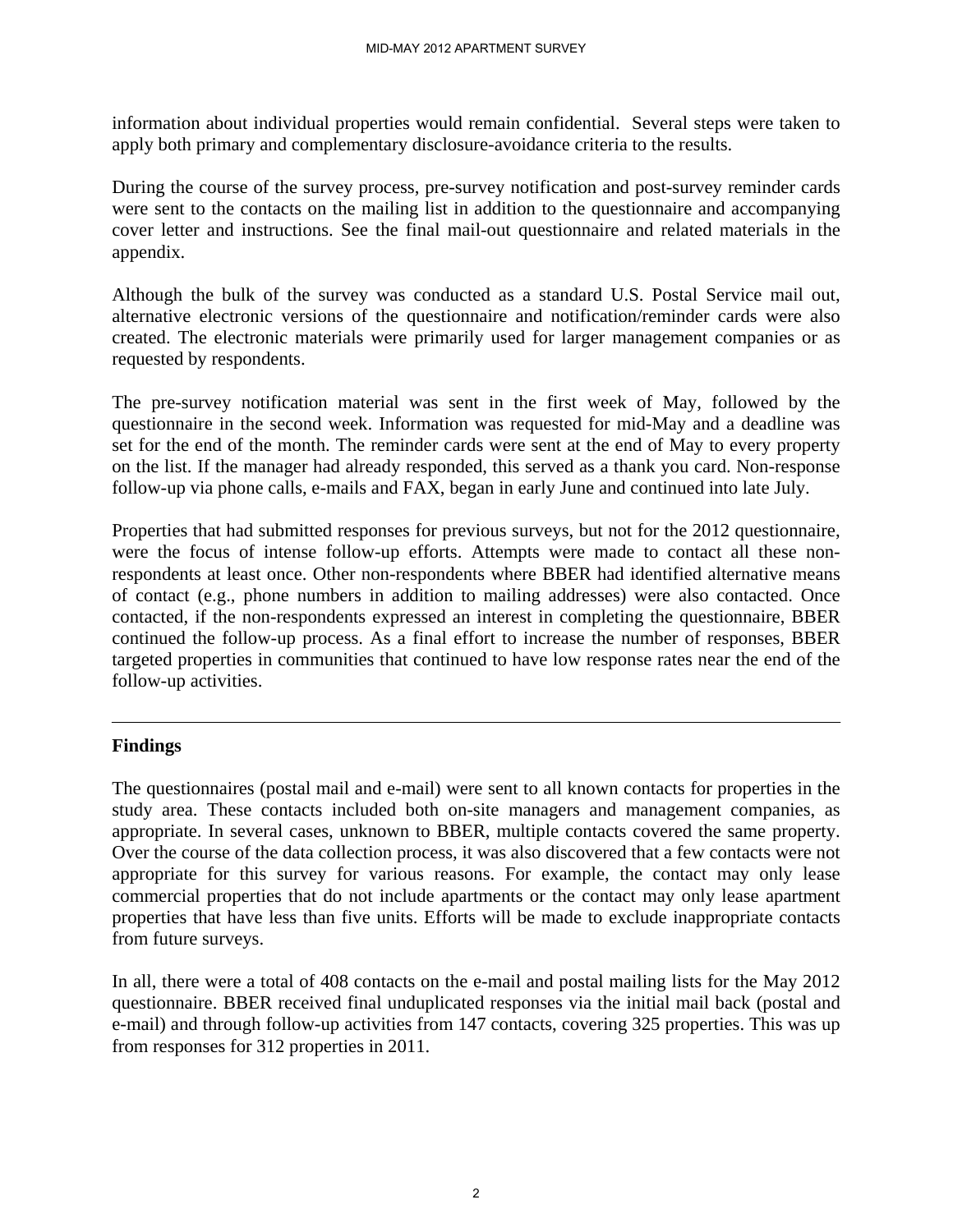To maintain confidentiality for individual properties, the data were aggregated and reported by county<sup>1</sup>. Each county may contain more than one community. In some cases, counties were combined to ensure that confidential information was not disclosed. Table 1 on page 9 shows the distribution of properties by geographic area, along with the distribution of total units by type of apartment and the upper and lower bounds of the years the properties were built.

The responses covered properties scattered across 27 New Mexico counties and accounted for a total of 16,101 units. Fifty-nine percent of the properties (193 out of 325) had from 5 to 49 units; the bulk of this group, 157 properties, had 20 to 49 units. Thirty-three percent of all properties (107 out of 325) had 50 to 99 units. Twenty-five properties (8% of the total) had 100 or more units. See Figure 1 on page 6.

More than 31% of the 16,101 units were one-bedroom apartments and another 43% were twobedroom apartments. The remaining units were distributed among three-bedroom (20%), four-ormore bedroom (2%), and efficiency (3%) apartments. See Figure 2 on page 6.

Respondents to the survey reported a total of 727 vacant units, resulting in an overall vacancy rate of 4.5%. The vacancy rates contained in this report are weighted and are shown by geographic area and type of apartment. They were calculated by taking the total number of vacant units in an area and for an apartment category and dividing them by the total number of units for that area and category.

Two hundred and ten properties (65% of the total) had overall vacancy rates that were equal to or less than the study area average of 4.5% and 119 of those properties reported zero percent rates. There were 70 properties (22%) in the 4.6% to 9.9% range and 45 properties (14%) logged rates of 10% or higher. See Figure 3 on page 6.

Vacancy rates were highest for units with two bedrooms and three bedrooms. The distribution of vacancy rates by type of apartment is as follows: efficiencies, 3.8%; 1-bedroom, 3.8%; 2-bedroom, 5.2%; 3-bedroom, 4.4%; and 4-or-more-bedroom, 3.3%. See Figure 4 on page 7. Table 2 on page 10 shows the distribution of vacant units and weighted average vacancy rates by type of apartment and geographic area.

Rental data were only tabulated for a subset of the survey respondents. Fifteen properties were identified as receiving lump-sum subsidies that could not be allocated to individual units, resulting in extraordinarily low average rents across the types of apartments. These properties covered 987 units and were removed from the rental tabulations. Therefore, the rental tabulations were based on 310 properties, with a total of 15,114 units.

The weighted average monthly rent, regardless of apartment type, was \$569 for the study area as a whole. Weighted rents in this report are calculated by dividing total rental revenue in an area for an apartment category by the total number of units for that area and category. Total revenue for each property is calculated by multiplying the reported average rent by the number of units in each apartment category and then summing across all properties in the area. About 56% of the properties had overall weighted average rents that were equal to or less than the study-area

 $\overline{a}$ 

 $1$  However, these aggregates do not represent a comprehensive coverage of all geographic areas in each county.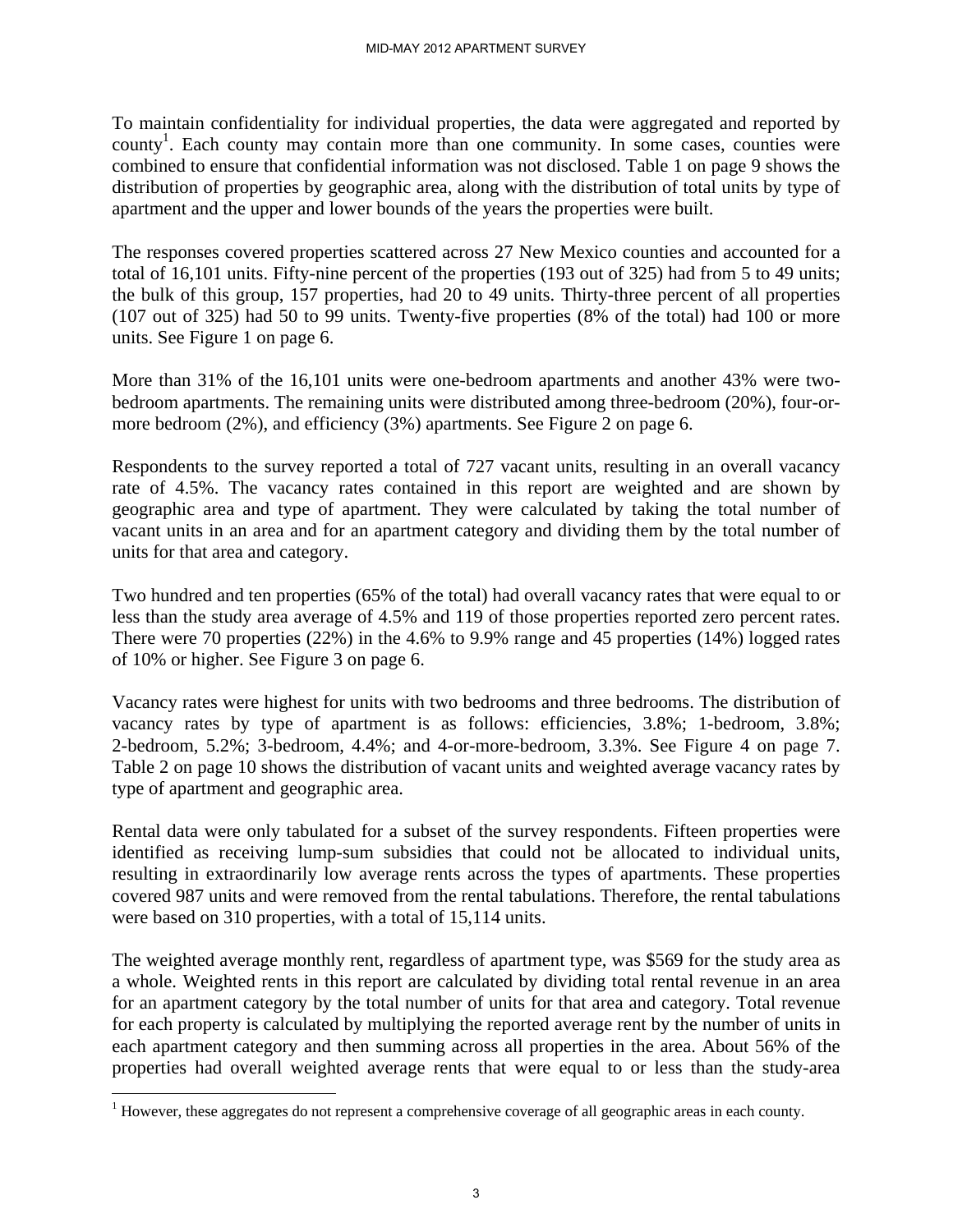average. Ten percent of the properties had overall average rents between \$570 and \$599. Almost 23% had average rents between \$600 and \$699, and 11% had rents of \$700 or more. See Figure 5 on page 7.

The study-area weighted average rents by type of apartment are as follows: efficiencies, \$410; 1-bedroom, \$512; 2-bedroom, \$586; 3-bedroom, \$636; and 4-or-more-bedroom, \$678. See Figure 6 on page 7. Table 3 on page 11 shows the distribution of weighted average rents by type of apartment and geographic area.

Data were tabulated for 18 individual counties. Another nine counties were grouped into four clusters to protect the confidentiality of proprietary information. Some individual county cells for certain types of apartments (e.g., vacancy rates for efficiencies) were also suppressed, if there were too few respondents to maintain confidentiality. As noted above, vacancy rate data were based on the full slate of respondents, covering 325 properties.

Among the individual counties, overall weighted average vacancy rates were below the studyarea rate (4.5%) in the following: Grant (1.0%), Curry (2.2%), Eddy (2.5%), Taos (3.0%), McKinley (3.0%), Lea (3.1%), Otero (3.9%), Chaves (4.2%), and Roosevelt (4.4%). Of the remaining individual counties, three had rates between 4.5 and 5 percent—San Juan (4.7%), San Miguel (4.8%) and Dona Ana (4.9%)—as did three of the four county clusters—Rio Arriba/Sandoval (4.6%), Hidalgo/Luna (4.7%) and Colfax/Mora/Union (4.8%). Six individual counties had rates above 5%: Valencia (5.6%), Cibola (6.3%), Sierra (7.1%), Socorro (8.5%), Los Alamos (8.9%), and Lincoln (9.4%). The Guadalupe/Quay county cluster also broke the 5% mark, with a vacancy rate of 5.9%. See Table 2 (page 10) and Figure 7 (page 8).

Overall weighted average rents ranged from \$454 in Sierra to \$801 in Los Alamos. Again, rent data are based on a subset (310 properties) of the respondents.

Rents exceeded the study-area overall average (\$569) in the following individual counties: McKinley (\$571), Dona Ana (\$582), Lea (\$605), Valencia (\$605), Otero (\$605), San Juan (\$624) and Los Alamos (\$801). Average rents were below the study-area average in 11 counties—Cibola (\$559), Grant (\$536), Eddy (\$534), Lincoln (\$525), San Miguel (\$521), Chaves (\$518), Socorro (\$501), Curry (\$479), Roosevelt (\$468), Taos (\$465), and Sierra (\$454). Among the county clusters where data could be reported, two had rents below the study-area overall average Hidalgo/Luna (\$524) and Guadalupe/Quay (\$525), while Rio Arriba/Sandoval (\$578) was above the study area mark. See Table 3 (page 11) and Figure 8 (page 8).

#### **Comparisons with the 2011 Survey**

Comparisons with published results from the mid-May 2011 survey should be made with caution because of differences between the two surveys in the mix of properties, the total number of respondents, and geographic areas. Still, it is of interest to look at a few broad changes.

The overall weighted average vacancy rate for the study area rose from 3.8% in 2011 to 4.5% in 2012. Direct comparisons were possible for 17 individual counties; that is, those counties that were tabulated separately in both 2011 and 2012 and not combined with any other county. The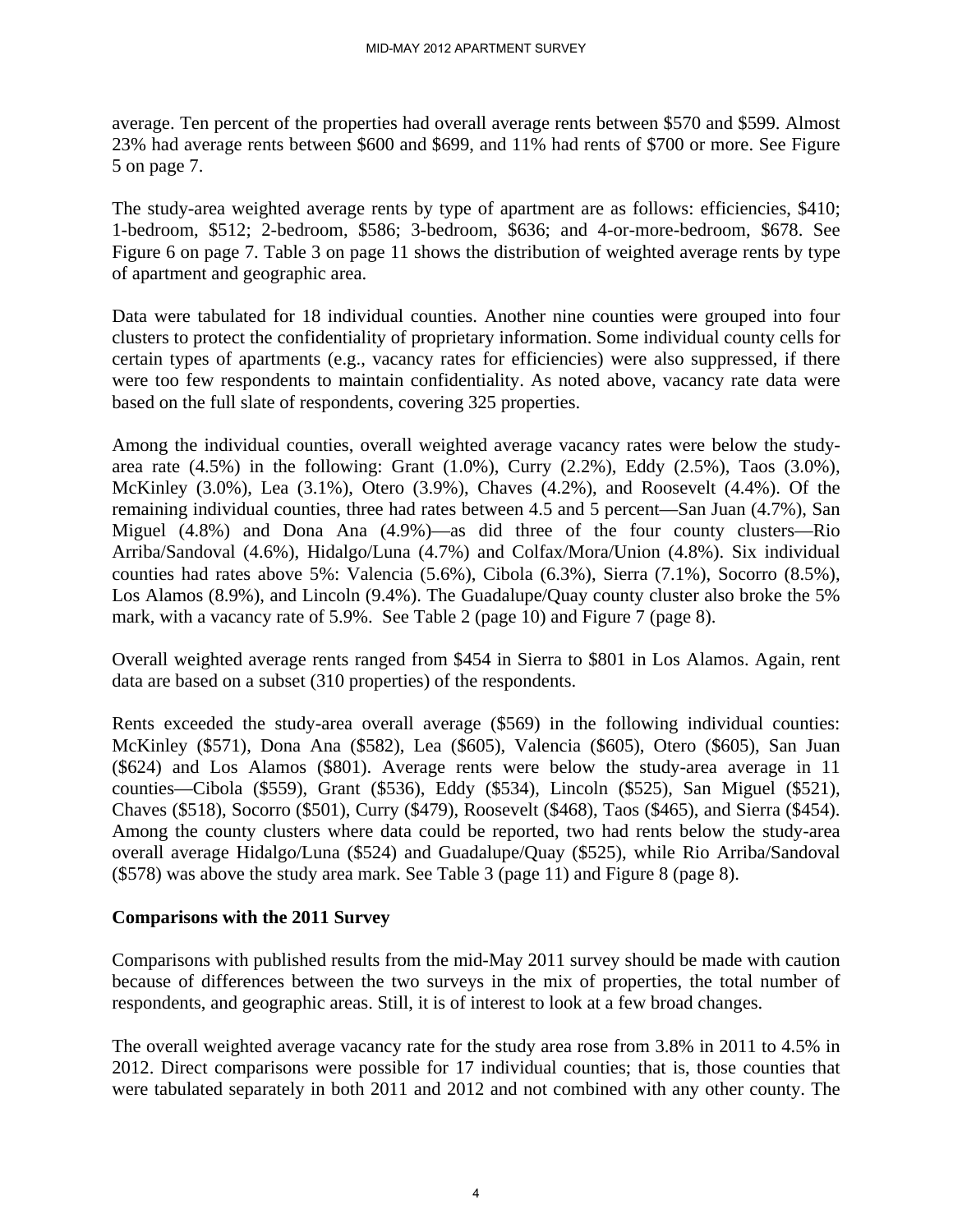vacancy rate rose in 10 counties (Chaves, Cibola, Curry, Dona Ana, Lea, Los Alamos, Roosevelt, San Juan, Socorro, and Valencia) and fell in seven (Eddy, Grant, Lincoln, McKinley, Otero, Sierra and Taos). For the county clusters that could be compared, the rate rose in Rio Arriba/Sandoval and fell in Hidalgo/Luna.

For the study area as a whole, the overall weighted average rent rose from \$556 in 2011 to \$569 in 2012. Overall average rents rose in 12 of the 17 individual counties that could be compared (Cibola, Curry, Dona Ana, Grant, Lea, Los Alamos, McKinley, Otero, Roosevelt, San Juan, Socorro and Valencia), along with the two county clusters, Hidalgo/Luna and Rio Arriba/Sandoval. Rents declined in five counties (Chaves, Eddy, Lincoln, Sierra and Taos).

It is also possible to compare a subset of properties, those that responded to the survey in both 2011 and 2012. For the study area as a whole, this subset came to 285 properties (including two that were reported separately in 2011 and then combined in 2012). This group accounted for 14,556 units in 2012, up some from 14,525 the year before, largely because of expansion at one property. In the study area as a whole, the 2012 vacancy rate for this subset was 4.4%, up from 3.7% in 2011

There were 275 properties that responded in both years after excluding those that had lump-sum subsidies. These properties accounted for 13,719 units in 2012 and 13,683 the previous year. The study-area average rent for this subset rose from \$549 to \$564 between 2011 and 2012.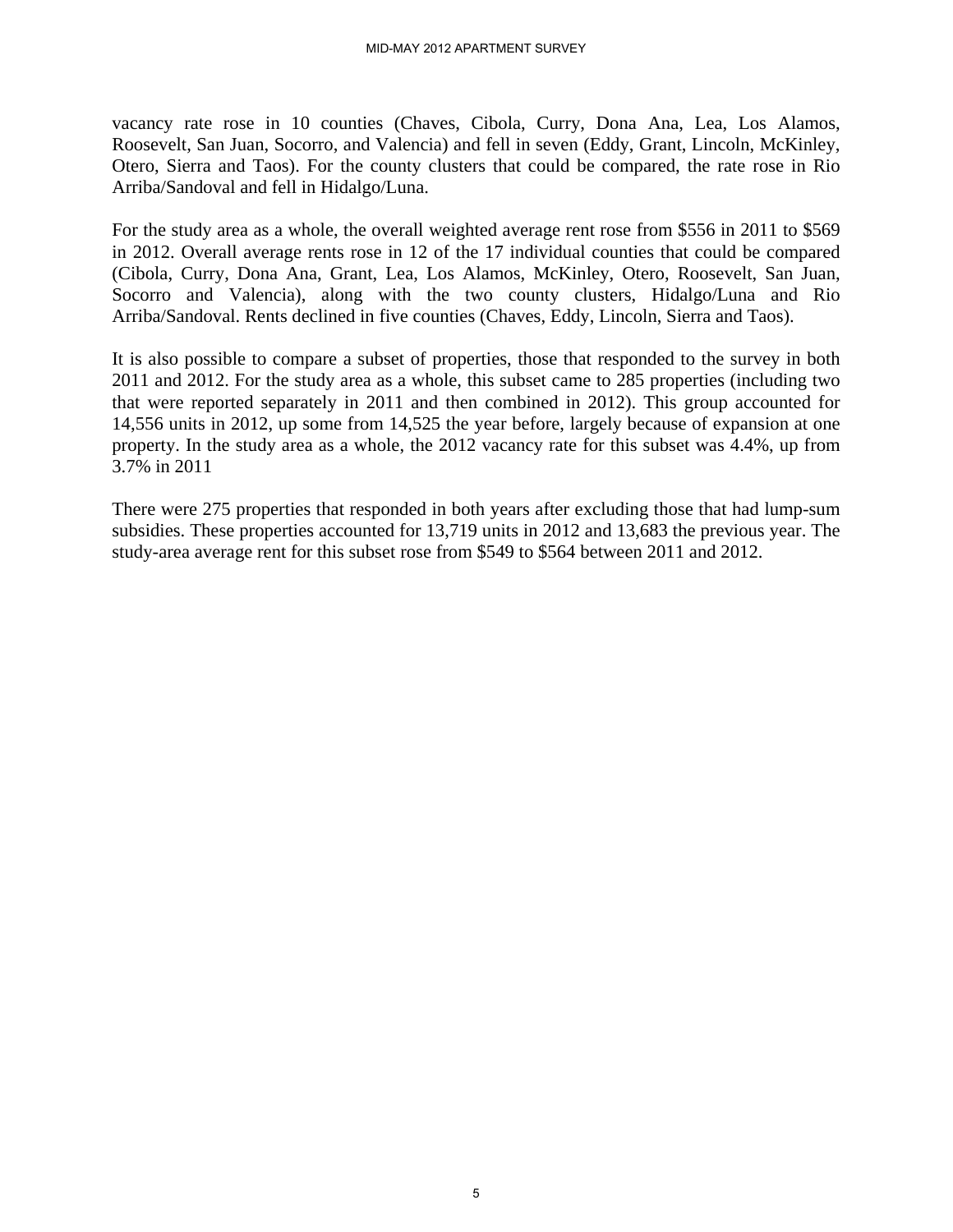





Source: University of New Mexico, Bureau of Business and Economic Research, *Mid-May 2012 Apartment Survey* conducted for the New Mexico Mortgage Finance Authority.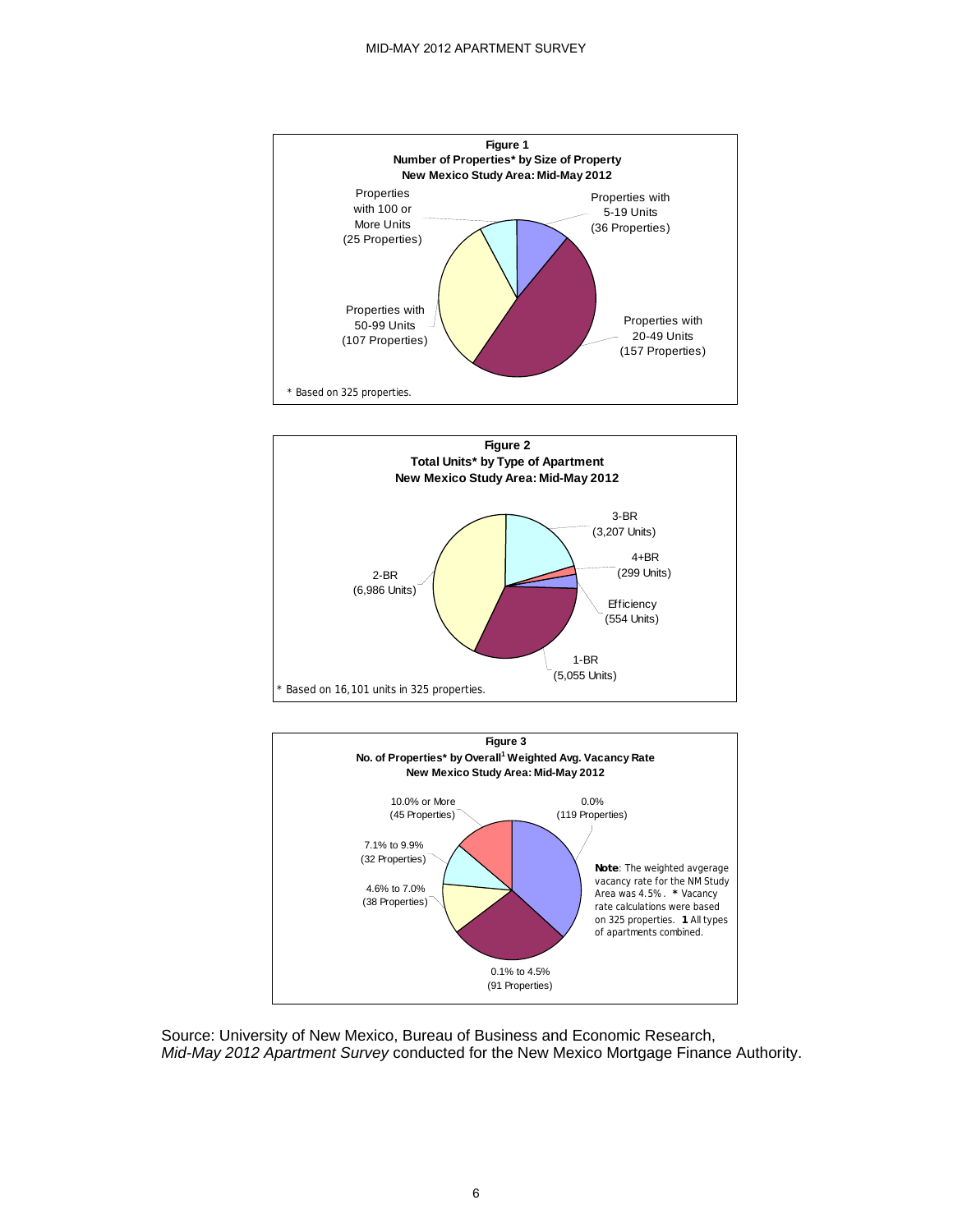MID-MAY 2012 APARTMENT SURVEY



Source: University of New Mexico, Bureau of Business and Economic Research, *Mid-May 2012 Apartment Survey* conducted for the New Mexico Mortgage Finance Authority.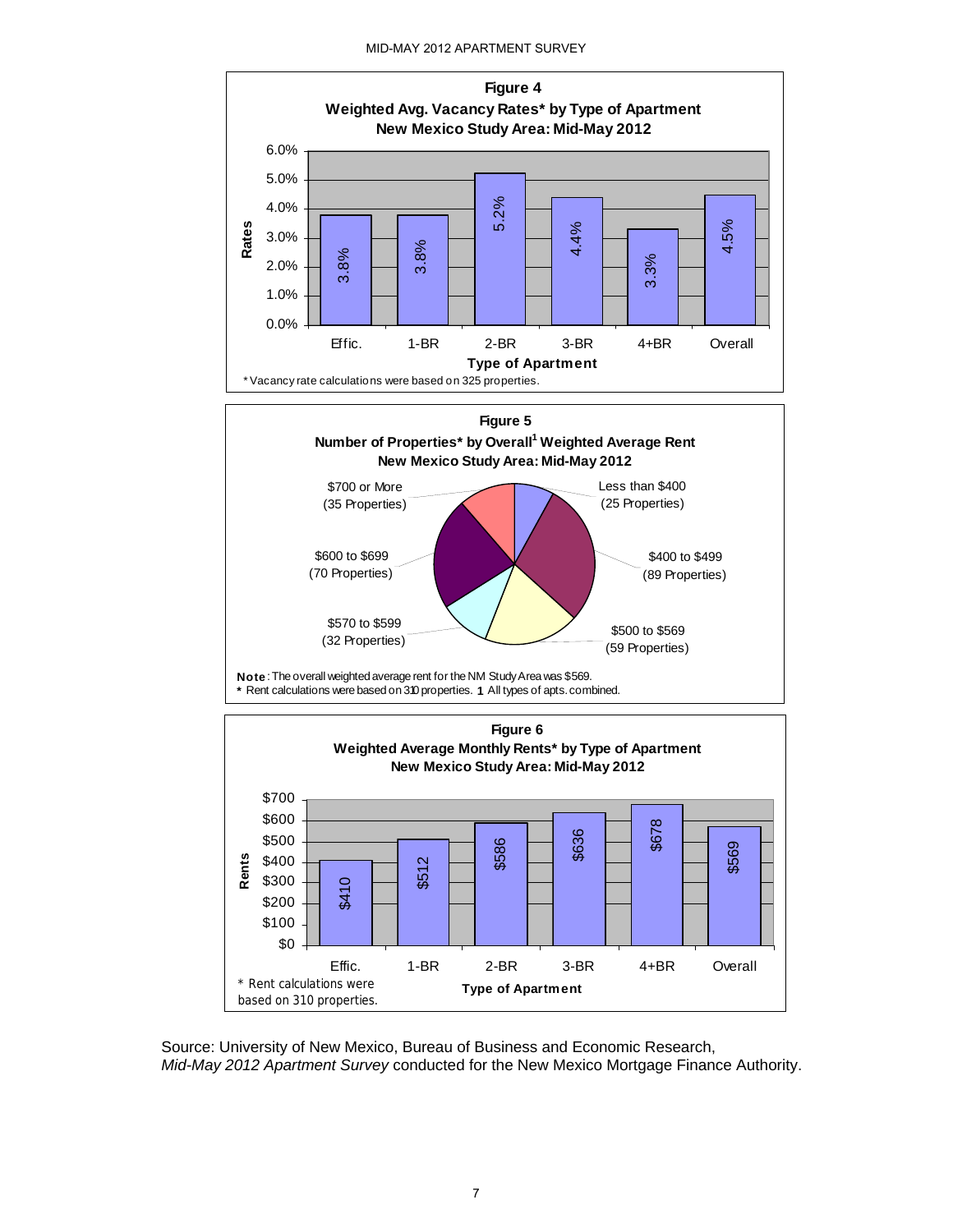

Source: University of New Mexico, Bureau of Business and Economic Research, *Mid-May 2012 Apartment Survey* conducted for the New Mexico Mortgage Finance Authority.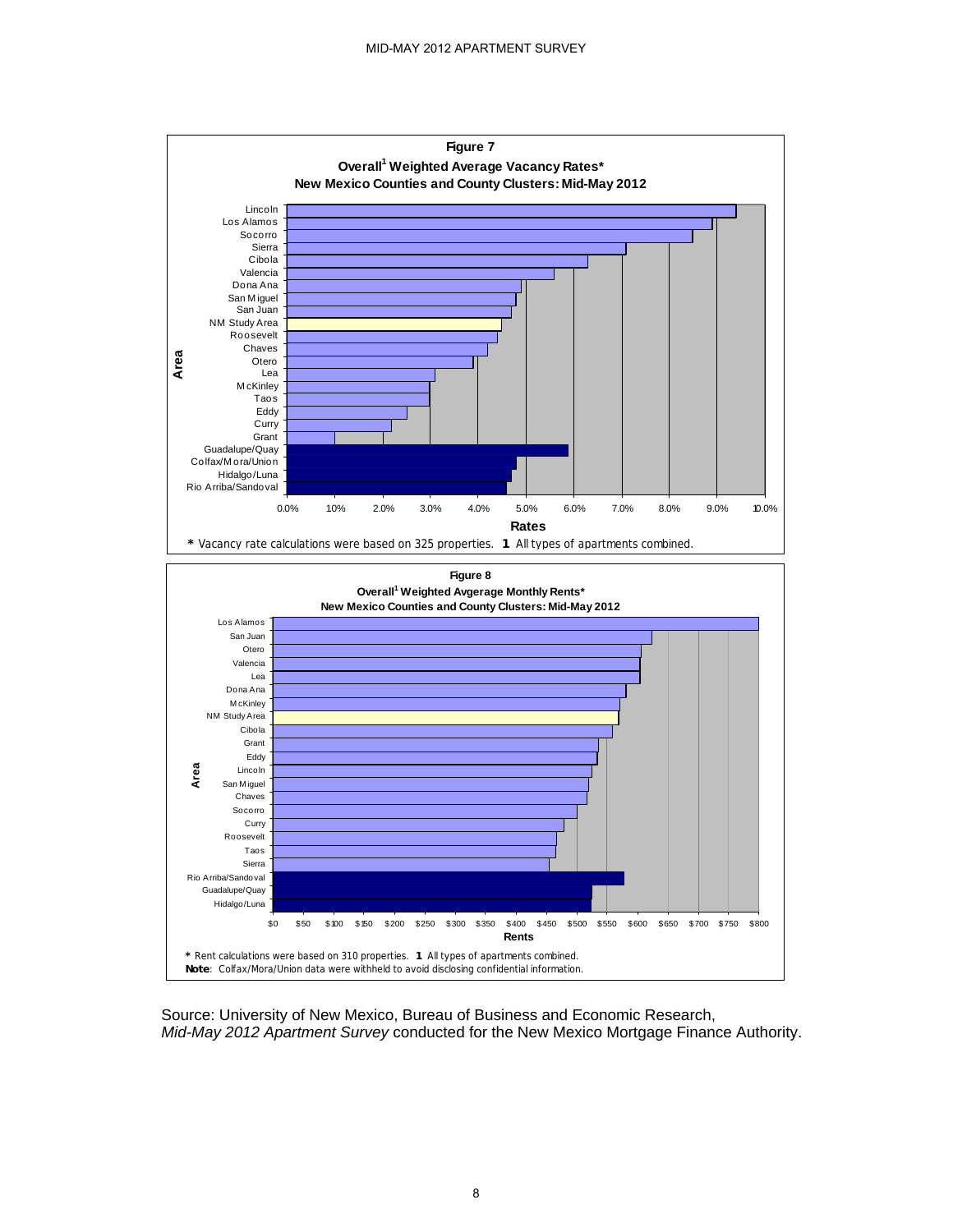**Table 1**

Counts of Apartment Properties, Year Property Built and Number of Units by Type **Counts of Apartment Properties, Year Property Built and Number of Units by Type** New Mexico Counties and County Clusters: Mid-May 2012 **New Mexico Counties and County Clusters: Mid-May 2012**

|                                                     | Number                       | Year                        |                      |                                     |        |                                     |                                |                                                                                           |          |
|-----------------------------------------------------|------------------------------|-----------------------------|----------------------|-------------------------------------|--------|-------------------------------------|--------------------------------|-------------------------------------------------------------------------------------------|----------|
|                                                     | ð                            | Property Built <sup>2</sup> |                      |                                     |        |                                     | Total Number of Units by Type* |                                                                                           |          |
| Area <sup>1</sup>                                   | <u>lies</u><br><b>Proper</b> | Earliest                    | atest                | Total                               | Effic. | $1-BR$                              | 2-BR                           | $3 - BR$                                                                                  | $4 + BR$ |
| Chaves                                              | 17                           | 1935                        | 2008                 | 1,059                               |        |                                     |                                | 175                                                                                       |          |
| Cibola                                              | ဖ                            | 972                         | 1996                 | 348                                 |        | 437<br>132                          | $\frac{35}{204}$               |                                                                                           |          |
|                                                     |                              | 952                         | 2009                 | 760                                 |        |                                     | 267                            |                                                                                           | ≏        |
| Curry<br>Dona Ana                                   | 5                            | 1962                        | 2010                 |                                     | မ္မ    | 5 8 8 5 4 8 6 6 8 9 5 7 5 8 6 6 6 7 | 1,563                          | 23 8 5 7 8                                                                                | 85       |
| Eddy                                                | $\frac{2}{3}$                | 1968                        |                      |                                     |        |                                     |                                |                                                                                           |          |
| Grant                                               | $\frac{5}{3}$                | 968                         |                      | 966<br>707 800<br>907 800<br>907 80 |        |                                     | 291<br>255                     |                                                                                           |          |
| Lea                                                 | $\frac{2}{3}$                | 966                         |                      |                                     |        |                                     |                                |                                                                                           |          |
|                                                     | ဖ                            | 1965                        |                      |                                     |        |                                     |                                |                                                                                           |          |
| Lincoln<br>Los Alamos                               |                              | 948                         |                      |                                     |        |                                     |                                |                                                                                           |          |
| McKinley                                            | 20                           | 964                         |                      |                                     |        |                                     | 387<br>272<br>287<br>287       | $\overline{a}$ $\overline{a}$ $\overline{a}$ $\overline{a}$ $\overline{a}$ $\overline{a}$ | ≏        |
| Otero                                               | $\frac{8}{1}$                | 1958                        |                      | 1,048<br>1,126<br>203               |        |                                     |                                |                                                                                           | ◒        |
| Roosevelt                                           | ယ                            | 1960                        |                      |                                     |        |                                     |                                |                                                                                           | ≏        |
| San Juan                                            | ೫                            | 050                         |                      |                                     |        |                                     |                                |                                                                                           | ▭        |
| San Miguel                                          | $\frac{2}{3}$                | 1970                        |                      | 1504<br>1504                        | ◠      |                                     |                                | $\approx$                                                                                 | ≏        |
| Sierra                                              | ∞                            | 1987                        |                      |                                     |        |                                     | 6                              |                                                                                           | $\circ$  |
| Socorro                                             |                              | 981                         |                      | 823<br>828                          |        |                                     | ္တ                             | ០៦៥១                                                                                      | 0        |
| Taos                                                | ∞                            | 968                         |                      |                                     |        | 97<br>156                           | 17<br>28                       |                                                                                           | ≏        |
| Valencia                                            | $\overline{\phantom{0}}$     | 978                         |                      | 610                                 |        |                                     |                                |                                                                                           |          |
| Combined Areas <sup>3</sup>                         |                              |                             |                      |                                     |        |                                     |                                |                                                                                           |          |
| Colfax/Mora/Union<br>Guadalupe/Quay<br>Hidalgo/Luna | ഥ                            | 965                         |                      | 270                                 |        | 106                                 | 2                              | 57                                                                                        | ≏        |
|                                                     | တ                            | 1967                        | 2003<br>2011<br>2005 | 322                                 |        | ခ                                   | 118                            | කි <b>යි</b>                                                                              | $\Omega$ |
|                                                     |                              | 1969                        |                      | 515                                 | ≏      | 232                                 | 158                            |                                                                                           |          |
| Rio Arriba/Sandoval (pt.) <sup>4</sup>              | $\tilde{c}$                  | 1976                        | 2003                 | 608                                 | ▭      | 219                                 | 189                            | 150                                                                                       | ≏        |
| New Mexico Study Area                               | 325                          | 1935                        | 2011                 | 16,101                              | 554    | 5,055                               | 6,986                          | 3,207                                                                                     | 299      |

\* BR refers to bedroom. \* BR refers to bedroom.

D Data withheld to avoid disclosing confidential information.

D Data withheld to avoid disclosing confidential information.<br>1 These figures do not represent a comprehensive coverage of all areas in each county. 1 These figures do not represent a comprehensive coverage of all areas in each county.

2 A significant number of properties did not report the year the complex was built. 2 A significant number of properties did not report the year the complex was built.

3 Counties were combined to maintain confidentiality for areas that did not meet the thresholds for data disclosure. 3 Counties were combined to maintain confidentiality for areas that did not meet the thresholds for data disclosure.

4 Sandoval portion does not include Rio Rancho. 4 Sandoval portion does not include Rio Rancho.

Note: This tabulation includes all respondents to the survey.

Note: This tabulation includes all respondents to the survey.<br>Source: University of New Mexico, Bureau of Business and Economic Research (BBER), *Mid-May 2012 Apartment Survey*<br>conducted for the New Mexico Mortgage Financ Source: University of New Mexico, Bureau of Business and Economic Research (BBER), *Mid-May 2012 Apartment Survey*  conducted for the New Mexico Mortgage Finance Authority.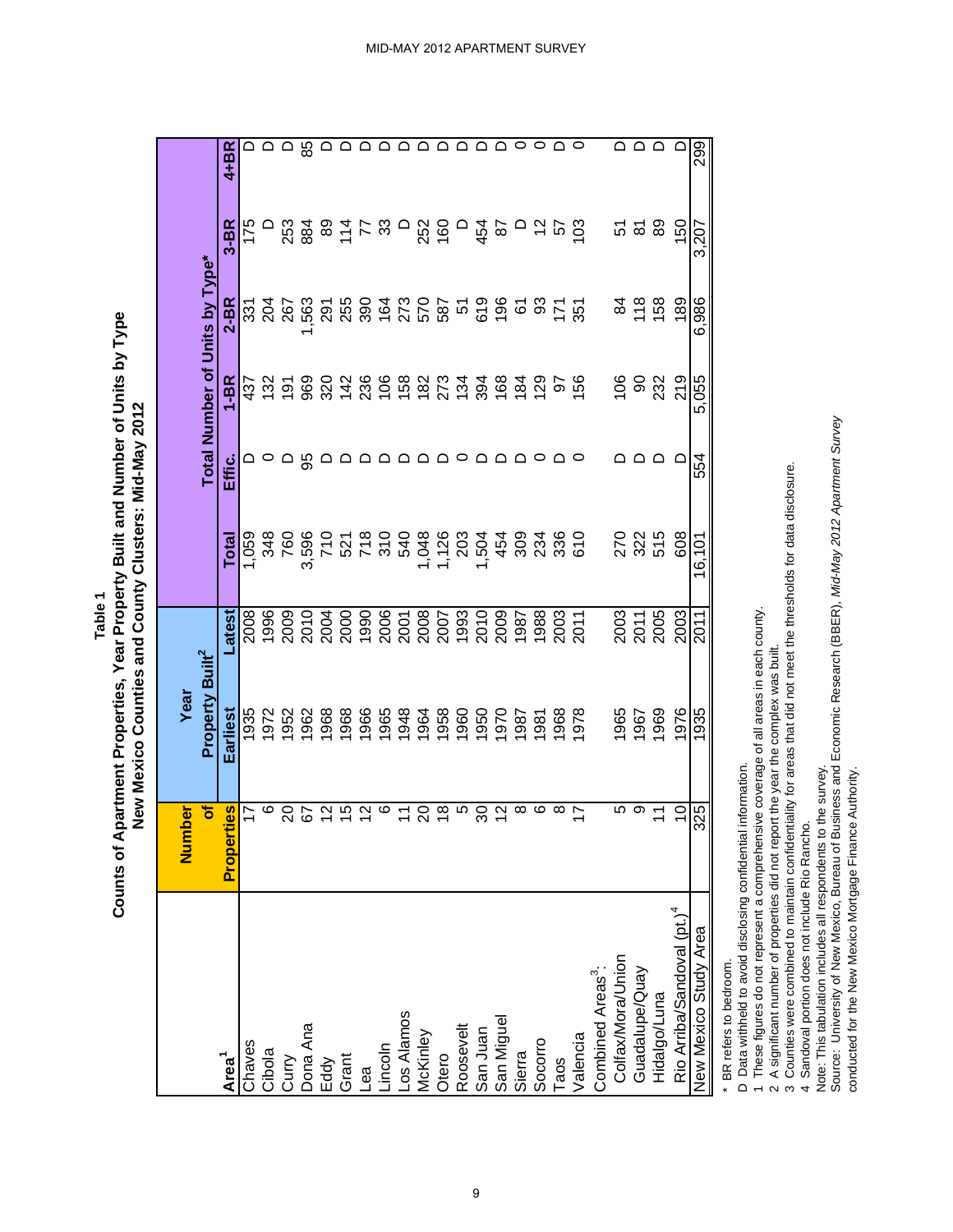|                                        | Number                    |                 |                        |                |                                                                  |                                       |                           |                             |                       |                             |                   |                               |                           |                       |               |                                 | Weighted Average Vacancy                                                                                                                                                                                                                                                                                                                                                                                                                                                                                                                                                                                             |                      |       |
|----------------------------------------|---------------------------|-----------------|------------------------|----------------|------------------------------------------------------------------|---------------------------------------|---------------------------|-----------------------------|-----------------------|-----------------------------|-------------------|-------------------------------|---------------------------|-----------------------|---------------|---------------------------------|----------------------------------------------------------------------------------------------------------------------------------------------------------------------------------------------------------------------------------------------------------------------------------------------------------------------------------------------------------------------------------------------------------------------------------------------------------------------------------------------------------------------------------------------------------------------------------------------------------------------|----------------------|-------|
|                                        | ð                         |                 | <b>Total Number of</b> |                | <b>Jnits by Type*</b>                                            |                                       |                           |                             | Vacant Units by Type* |                             |                   |                               |                           |                       |               | Rate (%) by Type*               |                                                                                                                                                                                                                                                                                                                                                                                                                                                                                                                                                                                                                      |                      |       |
| Area <sup>1</sup>                      | <b>Properties</b>         | <b>Total</b>    | Effic.                 | $1-BR$         | $2-BR$                                                           | $3 - BR$                              | $4 + BR$                  | <b>Total</b>                | Effic.                | $1 - BR$                    | $2 - BR$          | $4 + B R$<br>$3-BR$           | Overall                   |                       | Effic.        | $1 - BR$                        | $2 - BR$                                                                                                                                                                                                                                                                                                                                                                                                                                                                                                                                                                                                             | $3-BR$               | 4+BR  |
| Chaves                                 |                           | 1,059           |                        | 437            |                                                                  |                                       |                           | 4                           |                       | $\frac{1}{2}$ $\frac{1}{2}$ |                   | 4                             | ≏                         |                       |               |                                 |                                                                                                                                                                                                                                                                                                                                                                                                                                                                                                                                                                                                                      | $_{\rm 8.0}^{\circ}$ |       |
| Cibola                                 | ဖ                         | 348             |                        | 132            | 32<br>202<br>202                                                 |                                       | ם ם ם                     | ನಿ                          |                       |                             | $\frac{6}{7}$     |                               |                           | 4 6 9<br>4 6 9        |               |                                 | 4 10<br>4 10                                                                                                                                                                                                                                                                                                                                                                                                                                                                                                                                                                                                         | ▭                    |       |
| Curry                                  | 20                        | 760             |                        | $\overline{9}$ |                                                                  | 253                                   |                           | 7                           |                       |                             | တ                 | $\circ$ $\circ$ $\frac{4}{5}$ | $\cup$ $\cup$ 4           |                       |               | 2 16<br>2 16<br>2 16            |                                                                                                                                                                                                                                                                                                                                                                                                                                                                                                                                                                                                                      | $744$<br>$744$       |       |
| Dona Ana                               | 5                         | 3,596           | မ္တ                    | 969            |                                                                  |                                       | 85                        | ۶                           |                       | 4 ಜ                         |                   |                               |                           |                       | $\frac{2}{4}$ |                                 | 3<br>4<br>9<br>9<br>9                                                                                                                                                                                                                                                                                                                                                                                                                                                                                                                                                                                                |                      | 4.7   |
| Eddy                                   | 57                        | 710             |                        | 320            |                                                                  |                                       |                           |                             | 2024 20               | $\infty$ $\circ$            | စ္ထဲ က က င်္က င်္ | ᠴ                             |                           | $9.50$<br>$4.00$      |               | $0.000$<br>$4.00$               | $\ddot{ }$ :                                                                                                                                                                                                                                                                                                                                                                                                                                                                                                                                                                                                         |                      |       |
| Grant                                  | 15                        | 521             |                        | 142            |                                                                  |                                       |                           | ယ                           |                       |                             |                   |                               |                           |                       | مممممه        |                                 | $\frac{2}{3}$                                                                                                                                                                                                                                                                                                                                                                                                                                                                                                                                                                                                        | $\frac{8}{10}$       |       |
| θĝ                                     | $\frac{2}{3}$             | $\frac{8}{310}$ |                        | 236            |                                                                  |                                       |                           | ನ ಇ                         |                       | $\circ$                     |                   |                               | $\cap$ $\cap$             | 3.1                   |               | 2.5                             |                                                                                                                                                                                                                                                                                                                                                                                                                                                                                                                                                                                                                      | 0 T<br>0 O           |       |
| incoln                                 | ဖ                         |                 |                        | 106            |                                                                  |                                       |                           |                             |                       |                             |                   |                               |                           | 9.4                   |               | 10.4                            |                                                                                                                                                                                                                                                                                                                                                                                                                                                                                                                                                                                                                      |                      |       |
| -os Alamos                             | $\tilde{\mathcal{L}}$     | 540             |                        | 158            |                                                                  |                                       |                           |                             |                       |                             |                   |                               | $\Omega$                  | 0<br>0<br>0<br>0<br>0 |               | 10.8                            |                                                                                                                                                                                                                                                                                                                                                                                                                                                                                                                                                                                                                      | ≏                    |       |
| McKinley                               | ସ                         | 1,048           |                        | 182            |                                                                  |                                       |                           |                             |                       |                             |                   |                               |                           |                       |               | $\frac{6}{1}$                   |                                                                                                                                                                                                                                                                                                                                                                                                                                                                                                                                                                                                                      | 2.0                  |       |
| Otero                                  | $\frac{8}{1}$             | 1,126           |                        | 273            |                                                                  | 88 호 도 남 등 영 등 8<br>8 8 5 7 8 9 8 9 9 | a a a a a a a a a         | $\frac{4}{3}$ $\frac{9}{4}$ |                       |                             | <b>ឯភភ</b> °      |                               | ם ם ם ם                   | .<br>၁.၁              |               | 2<br>22<br>23<br>23<br>23<br>23 | $\begin{array}{l} \mathfrak{c} \mathfrak{c} \rightarrow \mathfrak{c} \rightarrow \mathfrak{c} \rightarrow \mathfrak{c} \rightarrow \mathfrak{c} \rightarrow \mathfrak{c} \rightarrow \mathfrak{c} \rightarrow \mathfrak{c} \rightarrow \mathfrak{c} \rightarrow \mathfrak{c} \rightarrow \mathfrak{c} \rightarrow \mathfrak{c} \rightarrow \mathfrak{c} \rightarrow \mathfrak{c} \rightarrow \mathfrak{c} \rightarrow \mathfrak{c} \rightarrow \mathfrak{c} \rightarrow \mathfrak{c} \rightarrow \mathfrak{c} \rightarrow \mathfrak{c} \rightarrow \mathfrak{c} \rightarrow \mathfrak{c} \rightarrow \mathfrak{c} \$ | $\frac{5}{20}$       |       |
| Roosevelt                              | ю                         | 203             |                        | $\frac{34}{3}$ |                                                                  | $\overline{\phantom{a}}$              |                           | ၜ                           |                       |                             |                   |                               |                           | $47$<br>$47$          |               |                                 |                                                                                                                                                                                                                                                                                                                                                                                                                                                                                                                                                                                                                      |                      |       |
| San Juan                               | 80                        | 1,504           |                        | 394            |                                                                  | 454                                   |                           |                             |                       |                             | $\mathcal{L}$     |                               |                           |                       |               |                                 |                                                                                                                                                                                                                                                                                                                                                                                                                                                                                                                                                                                                                      | 4.6                  |       |
| San Miguel                             | 2                         | 454             |                        | 168            | ទ្ធិកាល មាន មាន មាន មាន មាន មាន<br>ស្ថិត មាន មាន មាន មាន មាន មាន |                                       |                           | ៩ ដ ដ                       | aaaaaoaaoao           | けてるるるほうて                    | $\dot{4}$         | aaadrad <sup>2</sup> wo       |                           | $4.\overline{8}$      | ם ם ם         |                                 | $\mathbf{r}$                                                                                                                                                                                                                                                                                                                                                                                                                                                                                                                                                                                                         | 3.4                  |       |
| Sierra                                 | ∞                         | 309             |                        | $\overline{5}$ |                                                                  | $\Omega$                              | $\circ \circ \circ \circ$ |                             |                       |                             |                   |                               | $\circ \circ \circ \circ$ | $\overline{7}$        |               | .<br>೧                          | 18.0                                                                                                                                                                                                                                                                                                                                                                                                                                                                                                                                                                                                                 | ≏                    |       |
| Socorro                                | ဖ                         | 234             | 0                      | 129            |                                                                  |                                       |                           |                             |                       |                             |                   |                               |                           | 5<br>8<br>8<br>9<br>9 |               | 10 4<br>10 4                    | 12.9                                                                                                                                                                                                                                                                                                                                                                                                                                                                                                                                                                                                                 | 8.3                  |       |
| Taos                                   | ∞                         | 336             |                        | 5              |                                                                  | 5 7 8                                 |                           | ೧ = ೫                       |                       | $\overline{4}$              |                   |                               |                           |                       |               |                                 | 23                                                                                                                                                                                                                                                                                                                                                                                                                                                                                                                                                                                                                   | $\frac{8}{10}$       | ◠     |
| Valencia                               | 7                         | <b>610</b>      | 0                      | 56             |                                                                  |                                       |                           |                             |                       | ာ                           | ္                 | ဖ                             |                           | ဖ                     |               | 5.8                             | 5.4                                                                                                                                                                                                                                                                                                                                                                                                                                                                                                                                                                                                                  | œ<br>rÓ.             |       |
| Combined Areas <sup>2</sup> :          |                           |                 |                        |                |                                                                  |                                       |                           |                             |                       |                             |                   |                               |                           |                       |               |                                 |                                                                                                                                                                                                                                                                                                                                                                                                                                                                                                                                                                                                                      |                      |       |
| Colfax/Mora/Union                      | Ю                         | 270             |                        | 106            | 84                                                               |                                       |                           | ෆ                           |                       | ო                           |                   | ო                             |                           |                       |               |                                 |                                                                                                                                                                                                                                                                                                                                                                                                                                                                                                                                                                                                                      | 5.3                  |       |
| Guadalupe/Quay                         | တ                         | 322<br>515      |                        | 8              | 18                                                               | <u>ភ ន ន</u>                          |                           | <u>হ প্</u>                 | ם ם ם                 | $\sim$ $\sim$               | ာ ၁               | ∞                             | $\Omega$ $\Omega$         | 4 10 4<br>4 10 4      | ם ם ם         | 8 2 3 4<br>8 9 4 7              | 0003<br>0010                                                                                                                                                                                                                                                                                                                                                                                                                                                                                                                                                                                                         | 0. 4<br>0. 4         | ם ם ם |
| Hidalgo/Luna                           |                           |                 | $\Omega$               | 232            |                                                                  |                                       | ם ם ם ם                   |                             |                       |                             |                   | ч                             |                           |                       |               |                                 |                                                                                                                                                                                                                                                                                                                                                                                                                                                                                                                                                                                                                      |                      |       |
| Rio Arriba/Sandoval (pt.) <sup>3</sup> | $\widetilde{\phantom{a}}$ | 608             | $\Box$                 | 219            | 189                                                              | 150                                   |                           | $\frac{8}{2}$               | ≏                     | တ                           | r,                | Ξ                             | ≏                         | ဖ<br>4                | ≏             | $\frac{1}{4}$                   | r,<br>က                                                                                                                                                                                                                                                                                                                                                                                                                                                                                                                                                                                                              | ς.<br>N              | ≏     |
| New Mexico Study Area                  | 325                       | 16,101          | 554                    | 5,055          | 6,986                                                            | 3,207                                 | 299                       | $\overline{\mathcal{C}}$    | 21                    | ခ                           | 365               | <u>4</u>                      | ₽                         | ró<br>4               | 3.8           | 3.8                             | Ņ<br>5                                                                                                                                                                                                                                                                                                                                                                                                                                                                                                                                                                                                               | 4.<br>4              | 3.3   |

Counts of Apartment Properties, Number of Units by Type, Number of Vacant Units by Type and Weighted Average Vacancy Rates by Type **Counts of Apartment Properties, Number of Units by Type, Number of Vacant Units by Type and Weighted Average Vacancy Rates by Type** New Mexico Counties and County Clusters: Mid-May 2012 **New Mexico Counties and County Clusters: Mid-May 2012 Table 2**

BR refers to bedroom. \* BR refers to bedroom.  $_{\ast}$ 

D Data withheld to avoid disclosing confidential information. D Data withheld to avoid disclosing confidential information.

1 These figures do not represent a comprehensive coverage of all areas in each county.

1 These figures do not represent a comprehensive coverage of all areas in each county.<br>2 Counties were combined to maintain confidentiality for areas that did not meet the thresholds for data disclosure. 2 Counties were combined to maintain confidentiality for areas that did not meet the thresholds for data disclosure.

3 Sandoval portion does not include Rio Rancho. 3 Sandoval portion does not include Rio Rancho.

Note: This tabulation includes all respondents to the survey.

Note: This tabulation includes all respondents to the survey.<br>Source: University of New Mexico, Bureau of Business and Economic Research (BBER), *Mid-May 2012 Apartment Survey* conducted for the New Mexico Mortgage Finance Source: University of New Mexico, Bureau of Business and Economic Research (BBER), *Mid-May 2012 Apartment Survey* conducted for the New Mexico Mortgage Finance Authority.

MID-MAY 2012 APARTMENT SURVEY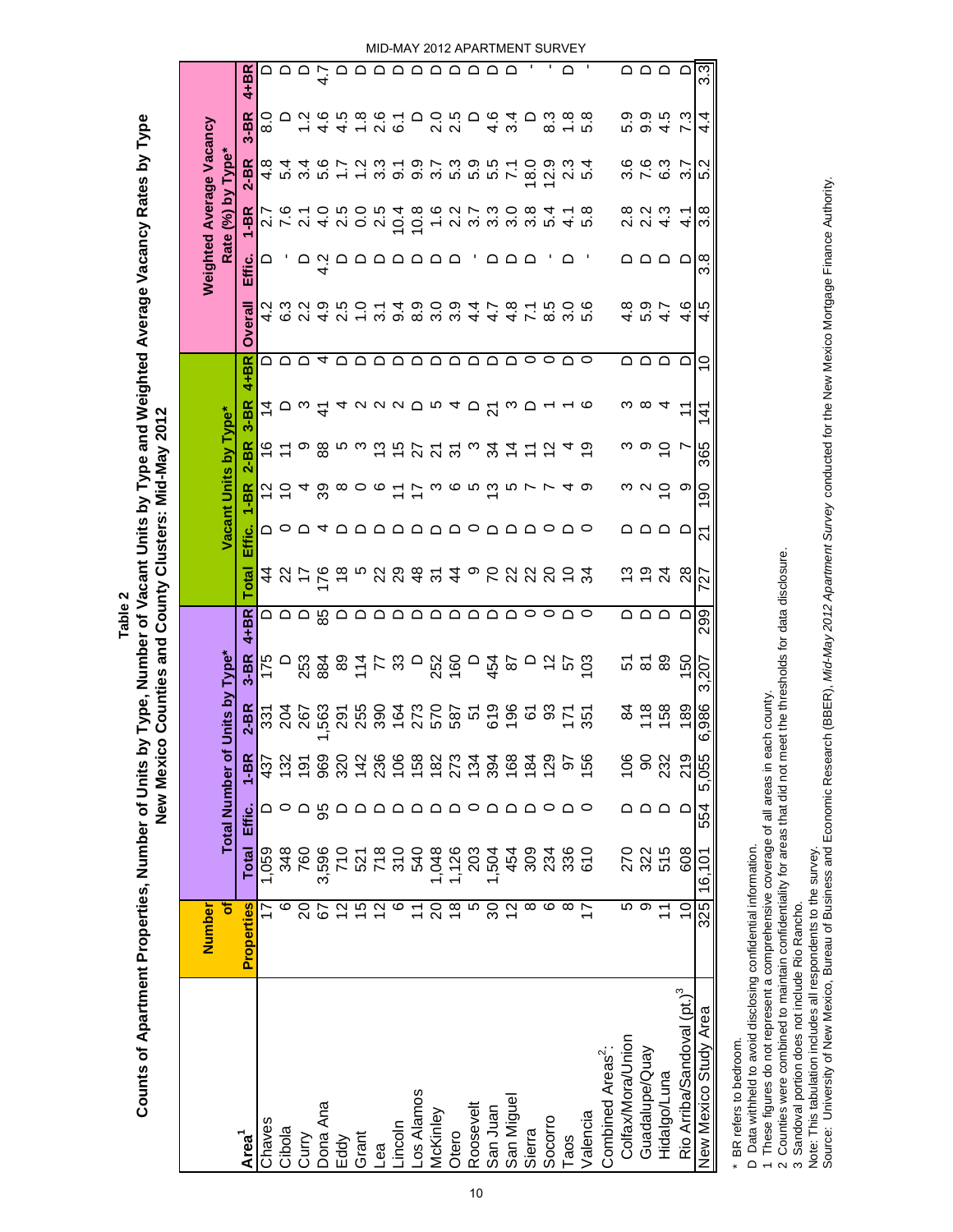|                                        | Number                  | Year                        |        |                   |                                |                  |                   |             |          |                |        |                                |                                                                                                                                                                                                                                                                                   |            |          |
|----------------------------------------|-------------------------|-----------------------------|--------|-------------------|--------------------------------|------------------|-------------------|-------------|----------|----------------|--------|--------------------------------|-----------------------------------------------------------------------------------------------------------------------------------------------------------------------------------------------------------------------------------------------------------------------------------|------------|----------|
|                                        | ৳                       | Property Built <sup>2</sup> |        |                   | Total Number of Units by Type* |                  |                   |             |          |                |        | Weighted Average Rent by Type* |                                                                                                                                                                                                                                                                                   |            |          |
| Area <sup>1</sup>                      | <b>Properties</b>       | Earliest                    | Latest | Total             | ن<br>Hi                        | I-BR             | $2-BR$            | $3 - BR$    | 4+BR     | <b>Overall</b> | Effic. | $1 - BR$                       | 2-BR                                                                                                                                                                                                                                                                              | $3-BR$     | $4+BR$   |
| Chaves                                 |                         | 1935                        | 2008   | 1,059             |                                | $43\overline{ }$ |                   | 175         |          | \$518          |        | <b>\$492</b>                   | \$517                                                                                                                                                                                                                                                                             | \$652      |          |
| Cibola                                 | ဖ                       | 1972                        | 1996   | 348               |                                | 132              | <u>និង</u>        |             |          | 559<br>479     |        | 503                            | 585                                                                                                                                                                                                                                                                               |            |          |
| Curry                                  | $\overline{c}$          | 1952                        | 2009   | 760               |                                |                  | 267               |             |          |                |        | $\frac{40}{4}$                 |                                                                                                                                                                                                                                                                                   |            |          |
| Dona Ana                               | 89                      | 1962                        | 2010   | 558<br>ო          | မ္တ                            |                  | ,558              | 253<br>869  | മമമുമ    |                | 395    | 526                            |                                                                                                                                                                                                                                                                                   |            | 738      |
| Eddy                                   | $\overline{2}$          | 1968                        | 2004   |                   |                                | <b>pagge</b>     |                   |             |          |                |        | 465                            | 587<br>587<br>522                                                                                                                                                                                                                                                                 |            |          |
| Grant                                  | $\overline{\mathbf{C}}$ | 1968                        | 2000   |                   |                                |                  |                   | 8253        |          |                |        | 471                            |                                                                                                                                                                                                                                                                                   |            |          |
| ea                                     | $\frac{2}{3}$           | 1966                        | 1990   | 718               |                                | 236              |                   |             |          |                |        | 624                            |                                                                                                                                                                                                                                                                                   |            |          |
| lncoln                                 | ဖ                       | 1965                        | 2006   | $\frac{540}{540}$ | <b>△</b>                       |                  |                   |             |          |                |        |                                |                                                                                                                                                                                                                                                                                   |            |          |
| -os Alamos                             | $\overline{1}$          | 1948                        | 2001   |                   | ▭                              |                  |                   |             |          |                |        | 465<br>692                     |                                                                                                                                                                                                                                                                                   |            |          |
| McKinley                               | 20                      | 1964                        | 2008   | ,048              | ≏                              |                  |                   |             |          |                |        | 504                            |                                                                                                                                                                                                                                                                                   |            |          |
| Otero                                  | $\overline{1}$          | 1958                        | 2007   | 906               |                                |                  |                   | $-885 - 72$ |          |                |        |                                | $\begin{array}{l} 7.7884700 \\ 2.5884700 \\ 2.598470 \\ 2.598470 \\ 2.598470 \\ 2.598470 \\ 2.598470 \\ 2.598470 \\ 2.598470 \\ 2.598470 \\ 2.598470 \\ 2.598470 \\ 2.598470 \\ 2.598470 \\ 2.598470 \\ 2.598470 \\ 2.598470 \\ 2.598470 \\ 2.598470 \\ 2.598470 \\ 2.598470 \\ $ |            |          |
| Roosevelt                              | 10                      | 1960                        | 1993   | 203               |                                |                  |                   |             |          |                |        |                                |                                                                                                                                                                                                                                                                                   |            |          |
| San Juan<br>11                         | 29                      | 1950                        | 2010   | .424              |                                |                  |                   |             | ○        |                |        | <b>89884458958</b><br>89884458 |                                                                                                                                                                                                                                                                                   | 0 g<br>695 |          |
| San Miguel                             | $\overline{\mathbf{r}}$ | 1970                        | 2009   | 423               |                                |                  |                   |             |          |                |        |                                |                                                                                                                                                                                                                                                                                   |            |          |
| Sierra                                 | ∞                       | 1987                        | 1987   | 309<br>234        |                                |                  | 61                |             | 0        |                |        |                                | 한 <i>수</i> 없                                                                                                                                                                                                                                                                      |            |          |
| Socorro                                | ဖ                       | 1981                        | 1988   |                   |                                | $\frac{29}{2}$   | အိ                | $\tilde{a}$ | 0        |                |        |                                |                                                                                                                                                                                                                                                                                   | 521        |          |
| Taos                                   | 5                       | 1984                        | 2003   | 251               |                                | $\mathcal{L}$    | $\frac{155}{351}$ |             | ≏        |                |        |                                |                                                                                                                                                                                                                                                                                   |            |          |
| Valencia                               | $\overline{1}$          | 1978                        | 2011   | 610               |                                | င်္ဘ             |                   | 103         | 0        | 605            |        | 558                            | 600                                                                                                                                                                                                                                                                               | 693        |          |
| Combined Areas <sup>3</sup> :          |                         |                             |        |                   |                                |                  |                   |             |          |                |        |                                |                                                                                                                                                                                                                                                                                   |            |          |
| Colfax/Mora/Union                      | Z                       |                             |        | ဒ္                |                                |                  |                   | ▭           |          |                |        |                                |                                                                                                                                                                                                                                                                                   |            |          |
| Guadalupe/Quay                         | တ                       | 1967                        | 2011   | 322               |                                | ဓ                | $\frac{8}{10}$    | ಹ ಔ         | ◠        | 525            |        | 472                            | 553                                                                                                                                                                                                                                                                               | 587<br>587 |          |
| Hidalgo/Luna                           | $\overline{1}$          | 1969                        | 2005   | 515               | ם ם                            | 232<br>171       | 158               |             | $\Omega$ | 524            | ם ם    | 496                            | 503                                                                                                                                                                                                                                                                               |            | $\Omega$ |
| Rio Arriba/Sandoval (pt.) <sup>4</sup> | $\infty$                | 1979                        | 2003   | 396               |                                |                  | 132               | 89          | C        | 578            |        | 534                            | 592                                                                                                                                                                                                                                                                               |            |          |
| New Mexico Study Area                  | 310                     | 1935                        | 2011   | 15,114            | 467                            | 4,741            | 6,741             | 2,957       | 208      | \$569          | \$410  | \$512                          | \$586                                                                                                                                                                                                                                                                             | \$636      | \$678    |

Counts of Apartment Properties, Year Property Built, Number of Units by Type and Weighted Average Rents by Type **Counts of Apartment Properties, Year Property Built, Number of Units by Type and Weighted Average Rents by Type** New Mexico Counties and County Clusters: Mid-May 2012 **New Mexico Counties and County Clusters: Mid-May 2012 Table 3**

BR refers to bedroom. \* BR refers to bedroom.  $\overline{\phantom{a}}$ 

D Data withheld to avoid disclosing confidential information. D Data withheld to avoid disclosing confidential information.

1 These figures do not represent a comprehensive coverage of all areas in each county. 1 These figures do not represent a comprehensive coverage of all areas in each county.

2 A significant number of properties did not report the year the complex was built.<br>3 Counties were combined to maintain confidentiality for areas that did not meet the thresholds for data disclosure. 3 Counties were combined to maintain confidentiality for areas that did not meet the thresholds for data disclosure. 2 A significant number of properties did not report the year the complex was built.

4 Sandoval portion does not include Rio Rancho. 4 Sandoval portion does not include Rio Rancho.

Note: These tabulations do not include properties that were identified has having lump sum subsidies. Hence, the total number of units is less than those used in vacancy rate Note: These tabulations do not include properties that were identified has having lump sum subsidies. Hence, the total number of units is less than those used in vacancy rate

Source: University of New Mexico, Bureau of Business and Economic Research (BBER), Mid-May 2012 Apartment Survey conducted for the New Mexico Mortgage Finance Authority. Source: University of New Mexico, Bureau of Business and Economic Research (BBER), *Mid-May 2012 Apartment Survey* conducted for the New Mexico Mortgage Finance Authority. calculations seen elsewhere in this report. calculations seen elsewhere in this report.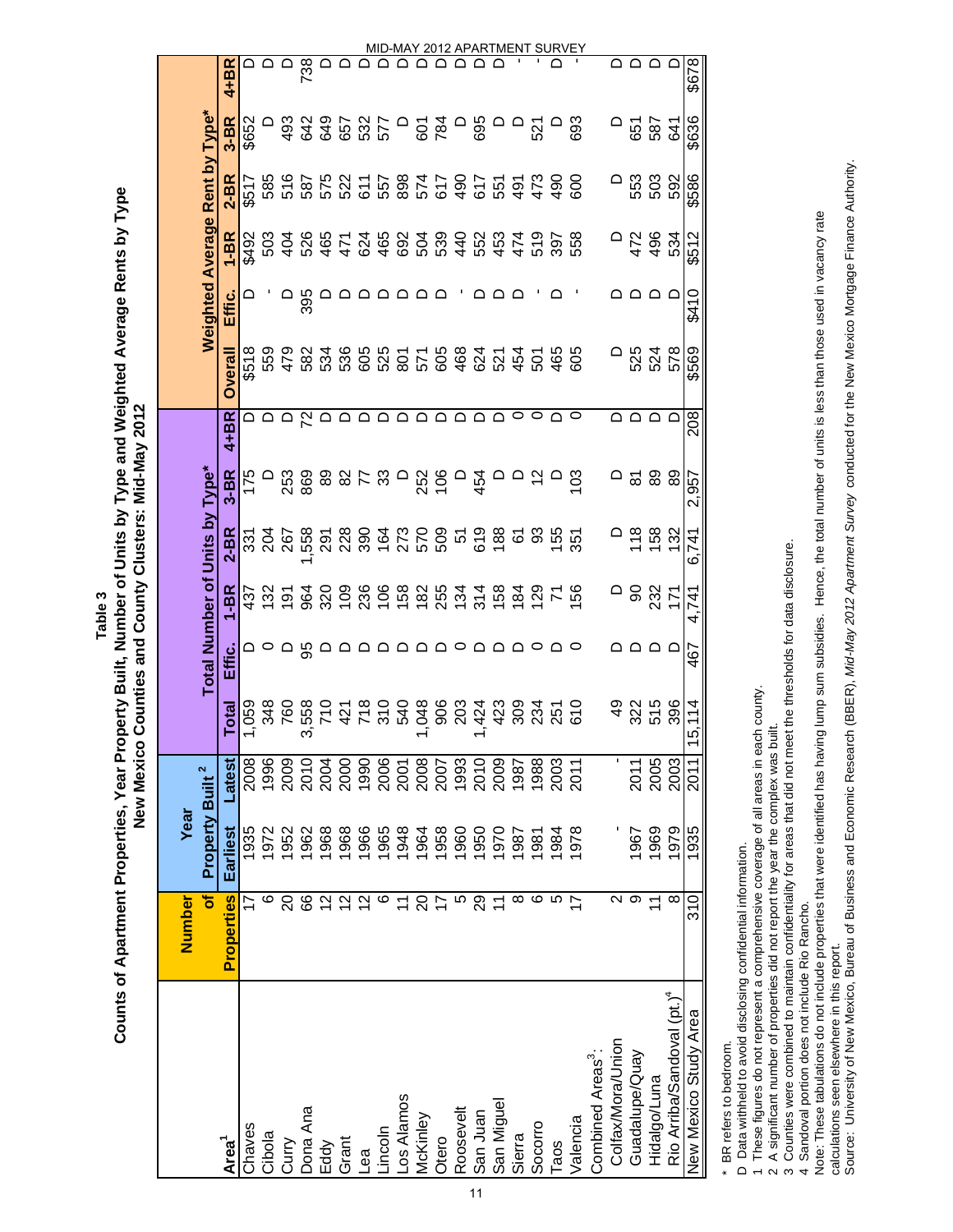#### **APPENDIX**

#### *POSTCARD: PRE-SURVEY NOTICE*

Dear Manager, May 4, 2012

Our organization, the Bureau of Business and Economic Research (BBER) at the University of New Mexico, will soon conduct a survey of apartment vacancies and rents for the New Mexico Mortgage Finance Authority (MFA). The results from this survey will help MFA enhance their databases to better administer various housing programs throughout the state. You should receive a survey form within the next one to two weeks. Upon receipt, please complete the form and return it to BBER. The information you provide about individual properties will remain confidential. Only aggregate or combined data will be published and survey results will be available upon request. Thank you in advance for your participation. If you have any questions please contact Karma Shore at BBER (phone: 505-277-8300; e-mail: kshore@unm.edu). MID-MAY 2012 APARTMENT SURVEY<br> **APPENDIX**<br> **CARD: PRE-SURVEY NOT**<br>
Business and Economic Rese<br>
survey of apartment vacance<br>
(A). The results from this survey on the sum<br>
conshined data will be public combined data will be

Sincerely,

Kevin Kargacin Head of Information Services Bureau of Business and Economic Research University of New Mexico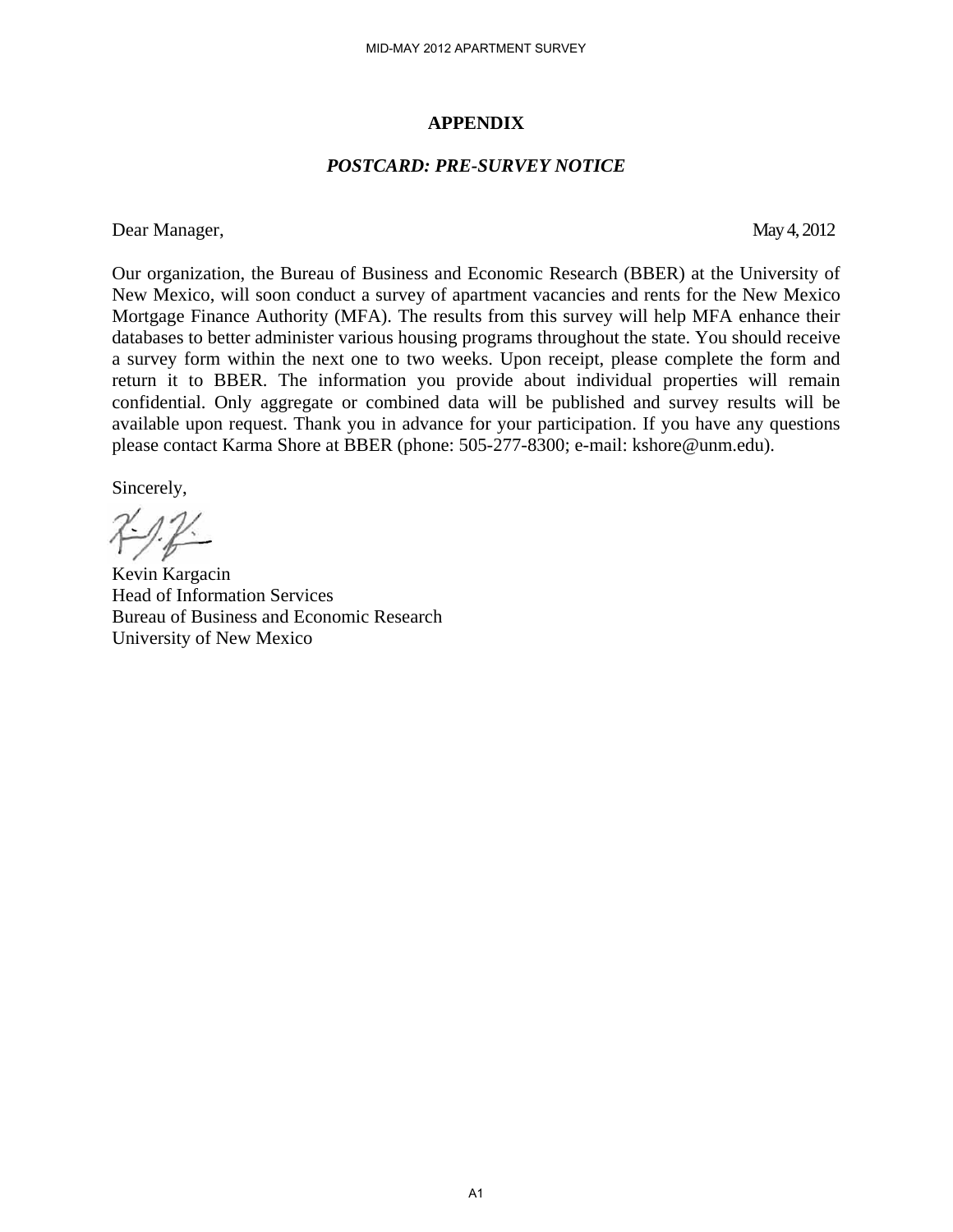

University of New Mexico Bureau of Business and Economic Research MSC06 3510 1 University of New Mexico Albuquerque, NM 87131-0001

May 11, 2012

Dear Manager,

Our organization, the Bureau of Business and Economic Research (BBER) at the University of New Mexico, is conducting a survey of apartment vacancies and rents for the New Mexico Mortgage Finance Authority (MFA). The survey asks for information as of **mid-May 2012** for all those New Mexico properties of **five or more units that are NOT in Albuquerque, Rio Rancho or Santa Fe**. The results from this survey will provide MFA with current information about local markets, improving their knowledge base to better administer various housing programs throughout the state. MID-MAY 2012 APARTMENT SURVEY<br>
SIMESS<br>
SIMESS<br>
Research<br>
Sesearch<br>
Sussiness and Economic Research<br>
A). The survey asks for info<br>
of **five or more units that**<br>
from this survey will provide<br>
their knowledge base to be<br> **en** 

Please complete and **return the enclosed survey form to BBER by Wed., May 30, 2012**. A business reply envelope has been included for your convenience. Alternatively, you can FAX the completed form to BBER at (505) 277-2773. If you wish to receive the questionnaire in digital format, let us know the appropriate e-mail address and we will send an electronic version of the survey form. You can send your e-mail address to Karma Shore at kshore@unm.edu.

If you have any questions or concerns, please contact Karma (phone: 505-277-8300, e-mail: kshore@unm.edu).

**Information that you provide about individual properties will remain confidential.** Only aggregate or combined data will be published. Thank you for your participation.

Sincerely,

Kevin Kargacin Head of Information Services Bureau of Business and Economic Research University of New Mexico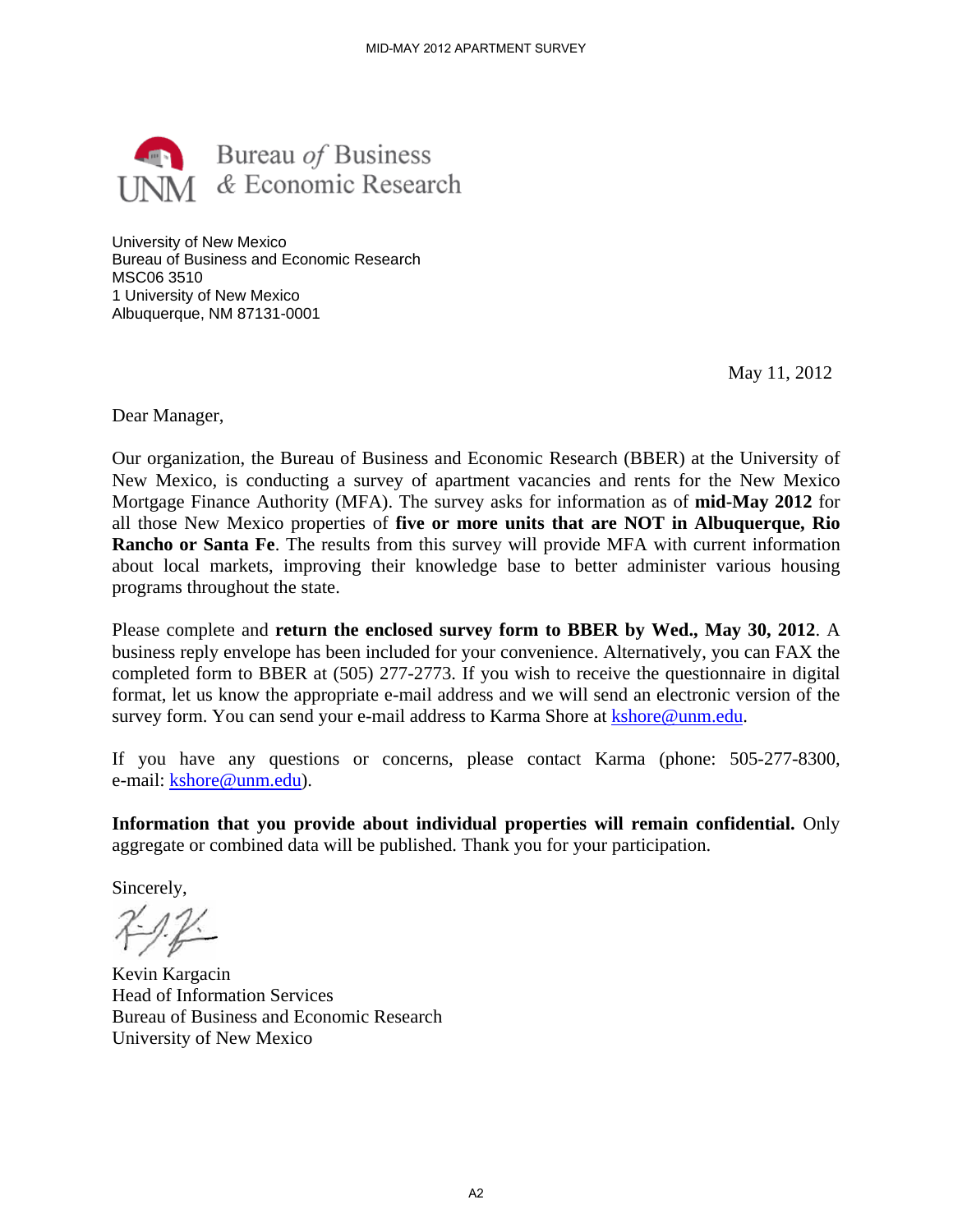

## **BBER Apartment Survey for MFA: Mid-May 2012**

|                                                                                                                          | MID-MAY 2012 APARTMENT SURVEY            |                |                                                                                                                                                                                                                                                                                                                                                                                           |
|--------------------------------------------------------------------------------------------------------------------------|------------------------------------------|----------------|-------------------------------------------------------------------------------------------------------------------------------------------------------------------------------------------------------------------------------------------------------------------------------------------------------------------------------------------------------------------------------------------|
|                                                                                                                          |                                          |                | $\left\langle \mathbf{w} \right\rangle$ Bureau <i>of</i> Business<br>UNM & Economic Research                                                                                                                                                                                                                                                                                              |
| <b>BBER Apartment Survey for MFA: Mid-May 2012</b>                                                                       |                                          |                |                                                                                                                                                                                                                                                                                                                                                                                           |
| bottom of this page you can indicate if you would like a copy of the final survey results.                               |                                          |                | <b>Instructions</b> : Please write your contact information in the designated spaces below. At the                                                                                                                                                                                                                                                                                        |
| that are NOT in Albuquerque, Rio Rancho, or Santa Fe.                                                                    |                                          |                | The attached page is the actual questionnaire, with space to provide information for up to three<br>properties. If you need more pages we can send them to you or, if you wish, you can photocopy<br>the blank questionnaire. The survey covers only New Mexico properties of five or more units                                                                                          |
| vacant units by type of apartment. Vacant units are those that are physically empty.                                     |                                          |                | For each of these properties, please provide the property name and complete address, and<br>estimate when the property was first built. In addition, please provide the following informatior<br>for mid-May 2012: the total number of units at that property by type of apartment (e.g.<br>efficiency, 1-bedroom, etc.), the average asking rent by type of apartment, and the number of |
| findings, please check the "Yes" line under your contact information below.                                              |                                          |                | Information about individual properties will remain confidential. Only aggregate or<br>combined data will be published. Again, if you would like to receive a copy of our fina                                                                                                                                                                                                            |
| survey to:                                                                                                               |                                          |                | Please return materials to BBER in the enclosed business reply envelope by Wed., May 30<br>2012. If you have misplaced this envelope we can replace it or you can mail the completed                                                                                                                                                                                                      |
| Attn.: Karma Shore<br>University of New Mexico<br>MSC06 3510<br>1 University of New Mexico<br>Albuquerque, NM 87131-0001 | Bureau of Business and Economic Research |                |                                                                                                                                                                                                                                                                                                                                                                                           |
| participating in the survey.                                                                                             |                                          |                | Alternatively, you can FAX the completed form to 505-277-2773. If you have any questions<br>wish to receive additional copies of the questionnaire, or would like an electronic version of this<br>survey please contact Karma (phone: 505-277-8300; e-mail <b>kshore@unm.edu</b> ). Thank you foi                                                                                        |
| Please provide your contact information:                                                                                 |                                          |                |                                                                                                                                                                                                                                                                                                                                                                                           |
|                                                                                                                          |                                          |                |                                                                                                                                                                                                                                                                                                                                                                                           |
|                                                                                                                          |                                          |                |                                                                                                                                                                                                                                                                                                                                                                                           |
|                                                                                                                          |                                          |                |                                                                                                                                                                                                                                                                                                                                                                                           |
|                                                                                                                          |                                          |                |                                                                                                                                                                                                                                                                                                                                                                                           |
|                                                                                                                          |                                          |                |                                                                                                                                                                                                                                                                                                                                                                                           |
|                                                                                                                          |                                          |                |                                                                                                                                                                                                                                                                                                                                                                                           |
| Would you like a copy of our final findings? Yes ____ No ____                                                            |                                          | A <sub>3</sub> |                                                                                                                                                                                                                                                                                                                                                                                           |
|                                                                                                                          |                                          |                |                                                                                                                                                                                                                                                                                                                                                                                           |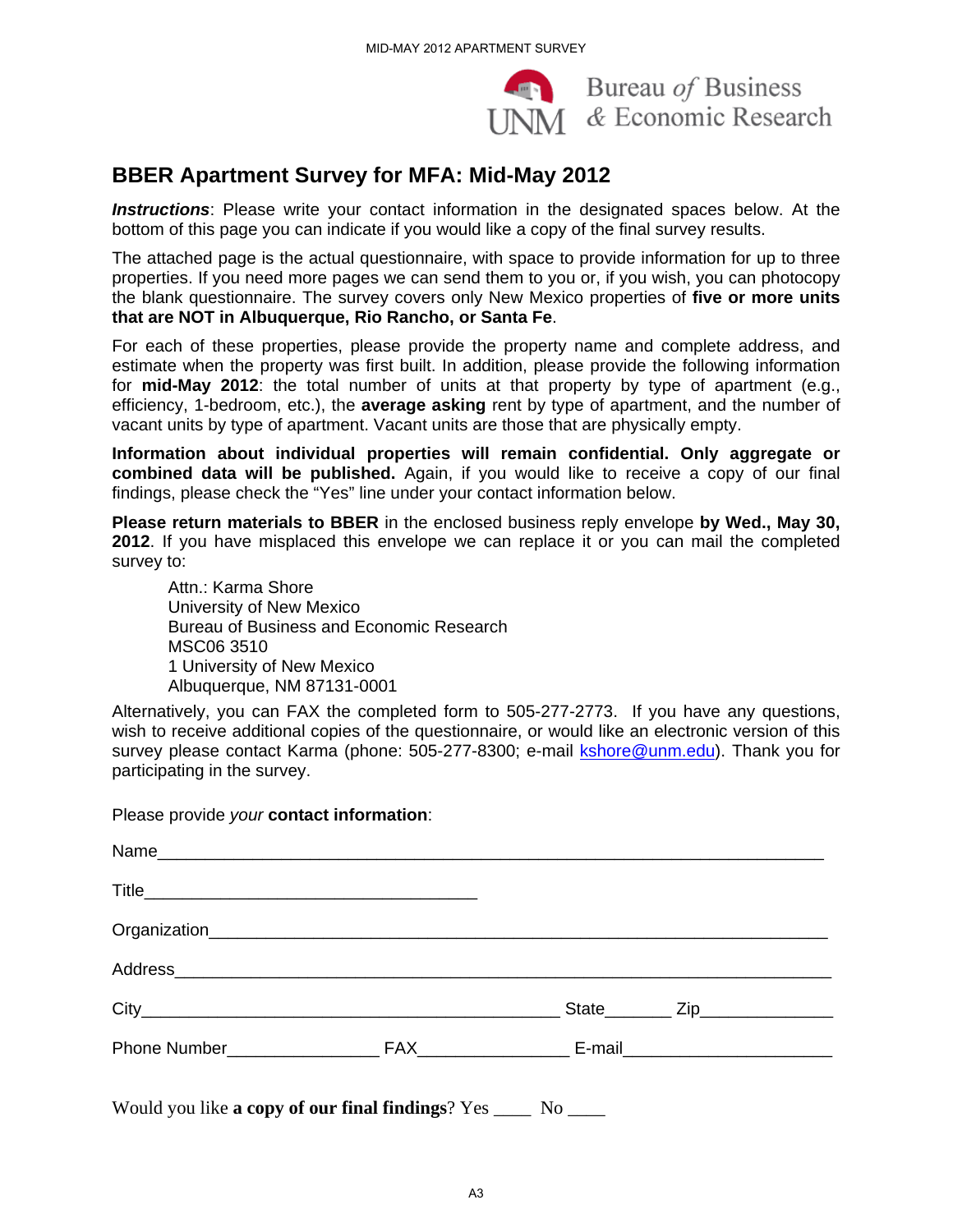#### **BBER Apartment Survey for MFA: Mid-May 2012**

|                                                                                                                                                                                                                             |                   |                                  | <b>BBER Apartment Survey for MFA: Mid-May 2012</b> |           |                        |              |
|-----------------------------------------------------------------------------------------------------------------------------------------------------------------------------------------------------------------------------|-------------------|----------------------------------|----------------------------------------------------|-----------|------------------------|--------------|
| <b>Property:</b>                                                                                                                                                                                                            |                   |                                  |                                                    |           |                        |              |
|                                                                                                                                                                                                                             |                   |                                  |                                                    |           |                        |              |
|                                                                                                                                                                                                                             |                   |                                  |                                                    |           |                        |              |
|                                                                                                                                                                                                                             |                   |                                  |                                                    |           | State Zip              |              |
|                                                                                                                                                                                                                             |                   |                                  |                                                    |           |                        |              |
| Year Property Built (est.) _________________                                                                                                                                                                                |                   |                                  |                                                    |           | 4 or more              |              |
|                                                                                                                                                                                                                             | <b>Efficiency</b> | 1-Bedroom                        | 2-Bedroom                                          | 3-Bedroom | <b>Bedroom</b>         | Total        |
| <b>Number of Units</b>                                                                                                                                                                                                      |                   |                                  |                                                    |           |                        |              |
| <b>Average Asking Rent</b>                                                                                                                                                                                                  |                   |                                  |                                                    |           |                        |              |
| <b>Number of Vacant Units*</b>                                                                                                                                                                                              |                   |                                  |                                                    |           |                        |              |
|                                                                                                                                                                                                                             |                   | * Vacant means physically empty. |                                                    |           |                        |              |
|                                                                                                                                                                                                                             |                   |                                  |                                                    |           |                        |              |
|                                                                                                                                                                                                                             |                   |                                  |                                                    |           |                        |              |
| Property:                                                                                                                                                                                                                   |                   |                                  |                                                    |           |                        |              |
|                                                                                                                                                                                                                             |                   |                                  |                                                    |           |                        |              |
|                                                                                                                                                                                                                             |                   |                                  |                                                    |           |                        |              |
|                                                                                                                                                                                                                             |                   |                                  |                                                    |           | State Zip              |              |
| Year Property Built (est.) _________________                                                                                                                                                                                |                   |                                  |                                                    |           | 4 or more              |              |
|                                                                                                                                                                                                                             | <b>Efficiency</b> | 1-Bedroom                        | 2-Bedroom                                          | 3-Bedroom | <b>Bedroom</b>         | Total        |
| <b>Number of Units</b>                                                                                                                                                                                                      |                   |                                  |                                                    |           |                        |              |
| <b>Average Asking Rent</b>                                                                                                                                                                                                  |                   |                                  |                                                    |           |                        |              |
| Number of Vacant Units*                                                                                                                                                                                                     |                   |                                  |                                                    |           |                        |              |
|                                                                                                                                                                                                                             |                   | * Vacant means physically empty. |                                                    |           |                        |              |
|                                                                                                                                                                                                                             |                   |                                  |                                                    |           |                        |              |
| Property:                                                                                                                                                                                                                   |                   |                                  |                                                    |           |                        |              |
|                                                                                                                                                                                                                             |                   |                                  |                                                    |           |                        |              |
|                                                                                                                                                                                                                             |                   |                                  |                                                    |           |                        |              |
|                                                                                                                                                                                                                             |                   |                                  |                                                    |           | $Zip_$<br><b>State</b> |              |
|                                                                                                                                                                                                                             |                   |                                  |                                                    |           |                        |              |
| Year Property Built (est.) _________________                                                                                                                                                                                |                   |                                  |                                                    |           | 4 or more              |              |
|                                                                                                                                                                                                                             |                   | Efficiency 1-Bedroom             | 2-Bedroom 3-Bedroom                                |           | <b>Bedroom</b>         | <b>Total</b> |
| <b>Number of Units</b>                                                                                                                                                                                                      |                   |                                  |                                                    |           |                        |              |
| <b>Average Asking Rent</b>                                                                                                                                                                                                  |                   |                                  |                                                    |           |                        |              |
| <b>Number of Vacant Units*</b>                                                                                                                                                                                              |                   |                                  |                                                    |           |                        |              |
|                                                                                                                                                                                                                             |                   | * Vacant means physically empty. |                                                    |           |                        |              |
|                                                                                                                                                                                                                             |                   |                                  |                                                    |           |                        |              |
|                                                                                                                                                                                                                             |                   |                                  |                                                    |           |                        |              |
| Please return materials to BBER in the enclosed business reply envelope by Wednesday, May 30, 2012. If you have                                                                                                             |                   |                                  |                                                    |           |                        |              |
| misplaced the envelope we can replace it or you can mail the completed survey to Attn.: Karma Shore; University of New                                                                                                      |                   |                                  |                                                    |           |                        |              |
| Mexico; Bureau of Business and Economic Research; MSC06 3510; 1 University of New Mexico; Albuquerque, NM<br>87131-0001. You can also FAX the completed form to 505-277-2773. If you have any questions, or wish to receive |                   |                                  |                                                    |           |                        |              |
| additional copies of the questionnaire, contact Karma (phone: 505-277-8300; e-mail <i>kshore@unm.edu)</i> .                                                                                                                 |                   |                                  |                                                    |           |                        |              |
|                                                                                                                                                                                                                             |                   |                                  |                                                    |           |                        |              |
|                                                                                                                                                                                                                             |                   |                                  |                                                    |           |                        |              |
|                                                                                                                                                                                                                             |                   | A4                               |                                                    |           |                        |              |